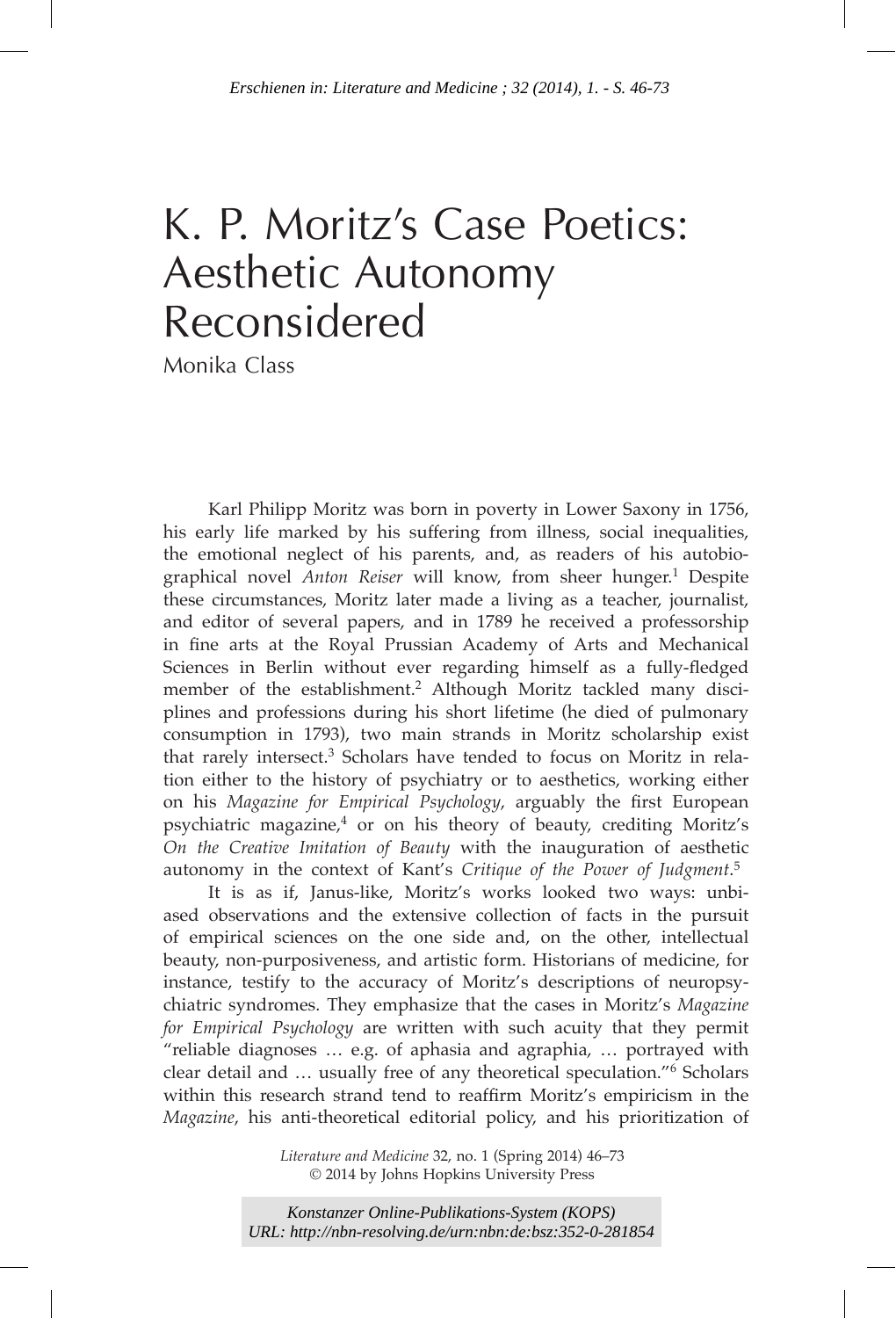observation over etiology.7 In the afterword of their facsimile edition of the *Magazine*, Anke Bennholdt-Thomsen and Alfredo Guzzoni pay due attention to the fact that Moritz's *Magazine* was published for, and written by, physicians and laypersons alike. Moritz had solicited contributions from his readers about the psychic experience of suffering in the so-called "Proposal" ("Vorschlag"), which appeared in the journal *German Museum* (*Deutsches Museum*) in 1782.8 The responses to this call for submissions consisted largely of sober, non-sensationalist third- and first-person narratives written in the form of letters to the editor. It was clerks, teachers, priests, judges, students, military officers, and physicians who authored these contributions; indeed any literate person was invited to contribute.<sup>9</sup> It is also known that Moritz published the *Magazine* with August Mylius in Berlin and edited it with the help of two subsequent co-editors, Carl Friedrich Pockels and Salomon Maimon, who however both deviated from Moritz's editorial guidelines.10 So successful was the scheme that it ran continuously from 1783 until 1793, appearing in ten volumes, each subdivided into three parts, each part between 120 and 150 pages long. Only in 1790 did Moritz discontinue publication for a year.<sup>11</sup> As such, Moritz's *Magazine for Empirical Psychology* is known as one of the earliest and perhaps most influential public fora for medical observations in eighteenth- and early nineteenth-century Western Europe.

By contrast, literary critics like Tzvetan Todorov commend Moritz on the identification of literariness with auto-referentiality, alongside further criteria such as the "intransitive" and "opaque."<sup>12</sup> *On the Creative Imitation of Beauty* (1788) is known as the main work of Moritz's theory of art.13 His primary principle of aesthetics is commonly understood to be, as Matthew Bell describes it, that "art must be a self-satisfying whole and cannot therefore be the instrument of any external purpose or interest. It also follows from the 'wholeness' of the art that it should properly be judged in formal terms, for its constituent parts contribute only to the being of the whole. Art cannot be judged in terms of realism."<sup>14</sup>

Albeit succinct and adequate, this statement fails to note that Moritz's understanding of art is, unlike Kant's "aesthetic ideas" and "genius," not detached from the "terms of realism" nor exclusively directed at what is wholly new and created from within one's own inimitable resources.15 To disregard the "terms of realism" in Moritz's theory of art would be to throw the baby out with the bathwater. As Meegan Kennedy explains elsewhere in this issue, realism can be said to comprise the following features: accuracy, reliability, transparency,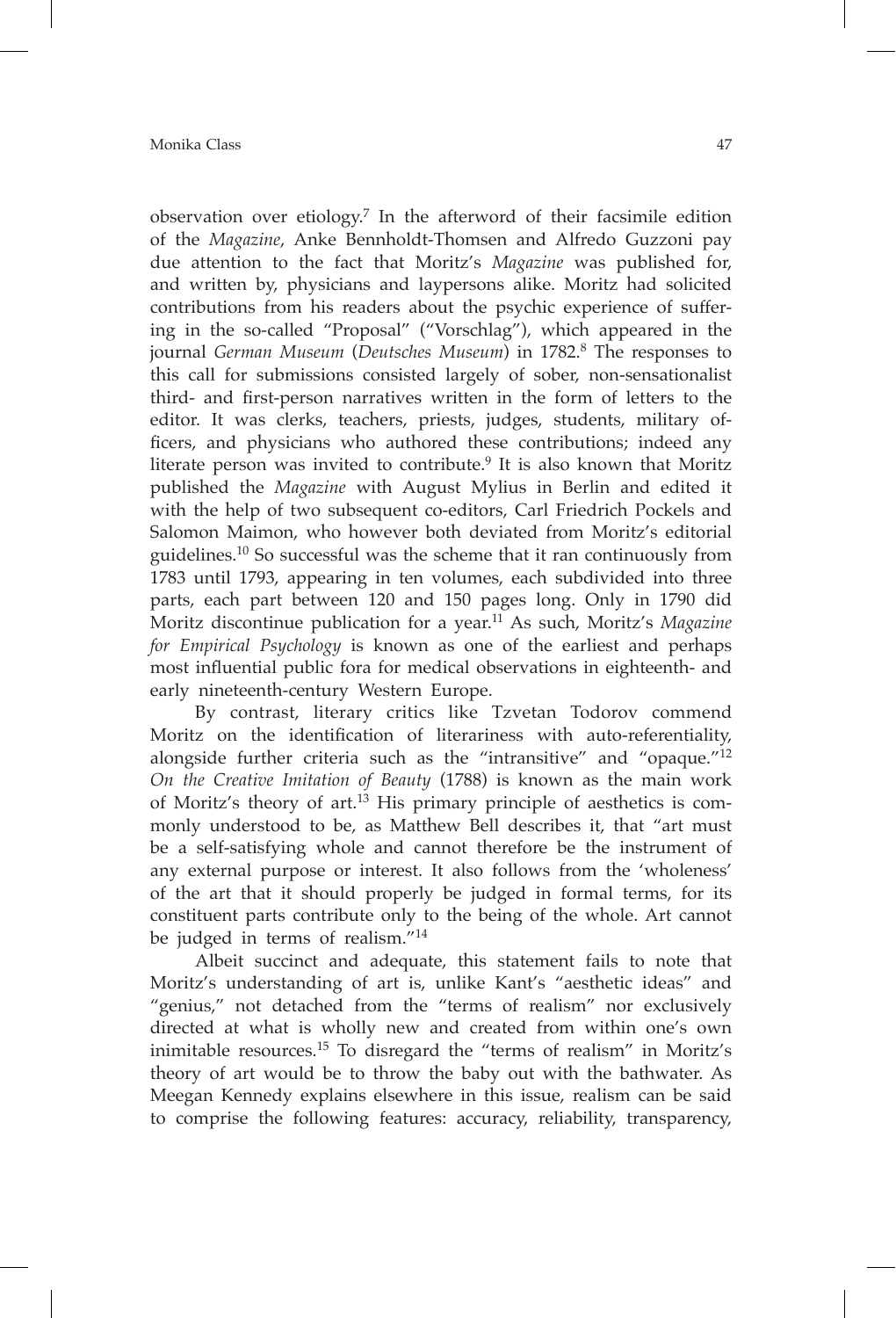suspicion of meditation, quotidian rather than extraordinary experience, a dispassionate vantage point, and a skeptical approach conveyed in deflationary language.<sup>16</sup> The present article shows how variations of these criteria (except for reliability and transparency) were at work in the process of Moritz's conception of his theory of beauty. I contend that the practice of observation was an essential part of Moritz's notion of artistic autonomy and that his profound concern with psychological and natural observations helped to shape his aesthetic views as manifested in *On the Creative Imitation of Beauty*. 17 It will become clear that a consideration of the aesthetic dimension in Moritz's *Magazine* reveals a passionate and compassionate notion of observership that has little in common with Michel Foucault's concept of the "medical gaze."<sup>18</sup> This is partly because Moritz's *Magazine* blurs the lines between visual perception and (childhood) memory. In turn, the approach to Moritz's theory of beauty through his case collection enhances our understanding of his investment in the plurality and contingency of the real world and allows us to see the conceptual affinity and historical interdependence of aesthetic autonomy and empiricism, of literariness and thinking in cases, and of textual self-referentiality and minute observations of the world outside the text. As such, the present essay explores the nature of the "and" in "literature and medicine" by seeking to recover functional similarities between Moritz's medical observations and his work on art in the 1780s and early 1790s.

## Competing Concerns in the Name of "Experience"; or, the Resilience of Casuistry

Around 1800, Moritz's *Magazine for Empirical Psychology* baffled a British reviewer, who speculated in the *Monthly Review* that "the German Miracle Journal … [would] be found more interesting in the physician's nursery, than in his library."19 Albeit misleading, for Moritz's cases at times contain images too "disturbing" for most nurseries, the London periodical acknowledged that Moritz's psychological magazine was unlike any eighteenth-century treatise of nervous disorders. The *Magazine* introduced a set of innovations and simultaneously continued existing trends. Moritz built on the school of empirical psychology formed mainly by the disciples of Christian Wolff and the "moral doctors" who jointly extended metaphysical inquiry into the nature of the human soul to empirical observation and experimentation.20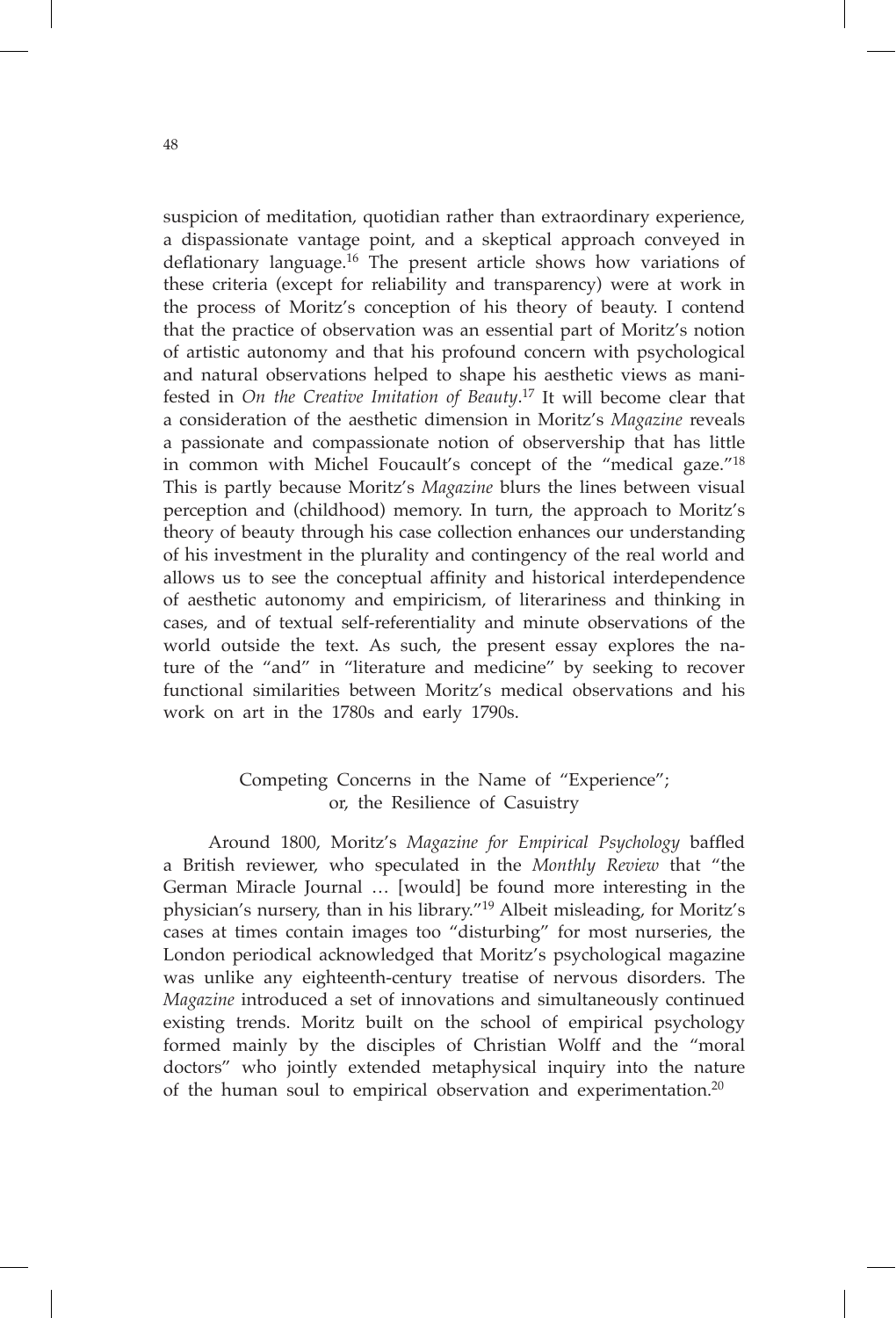Moritz published the *Magazine* with the assistance of two temporary co-editors. The magazine title alone, which can also be translated as "Magazine for the Study of the Experience of the Soul," conveys a philosophical message.21 It indicates the influence of a group of philosophers, including A. G. Baumgarten (1714–1762), J. G. Krüger (1715–1759), and J. G. Sulzer (1720–1779), who are associated with the name "empirical psychology," and who reacted against Christian Wolff's school by prioritizing empirical over rational psychology. Originally Moritz had intended to call his periodical "Magazine for *Experimental* Psychology" in imitation of Krüger, one of Halle's influential "reasonable doctors."22 Yet his illustrious mentor Moses Mendelssohn (1729–1786) advised him to abandon the term in favor of the title "Magazine for *Empirical* Psychology" on the grounds of ongoing changes in philosophical diction. Moritz, that is, substituted "experiment" with "experience."

The German word "Experiment" had come to convey too narrow a signification for Moritz's *Magazine*. In the vogue of Bacon's *Novum Organum* (1620), the term had acquired a more specific meaning in German language use between 1726 and 1775, namely to designate a mode of experience that "is based on perceiving a thing 'that is only real through our diligence and effort.'"23 The differentiation between "experiment" on the one hand and "observation" ("Beobachtung") or "perception" ("Wahrnehmung") on the other had become commonly accepted among natural philosophers. Since "experience" comprised both observation and experiment, Moritz's move to replace "experiment" with "experience" in the magazine title signaled his intention to make room for both observations and experiments. As it turned out, however, experiments played a minor role in the *Magazine*, as observations represented its single most important mode of inquiry.

Another advantage of the term "Erfahrung" consisted in its ambivalence, for it (still) oscillated between its older signification that was bound up with casuistic morality and its more recent association with Lockean empiricism. As recorded in the fourth edition of Johann Georg Walch's eighteenth-century *Philosophical Dictionary (Philosophisches Lexikon),* the fading signification of "Erfahrung" was rooted "in casuistic theory of intelligence," whereas the recent philosophical use of "Erfahrung" placed particular emphasis on sensibility and the nervous system. In the 1775 definition, that is, "experience" meant, according to Zelle's translation, "paying attention to a sensation, ... to what one sees, hears, smells, tastes and hears."24 According to the early eighteenth-century definition in the *Philosophical Dictionary* (dating from 1733), "experience proper" had (still) been "linked with thorough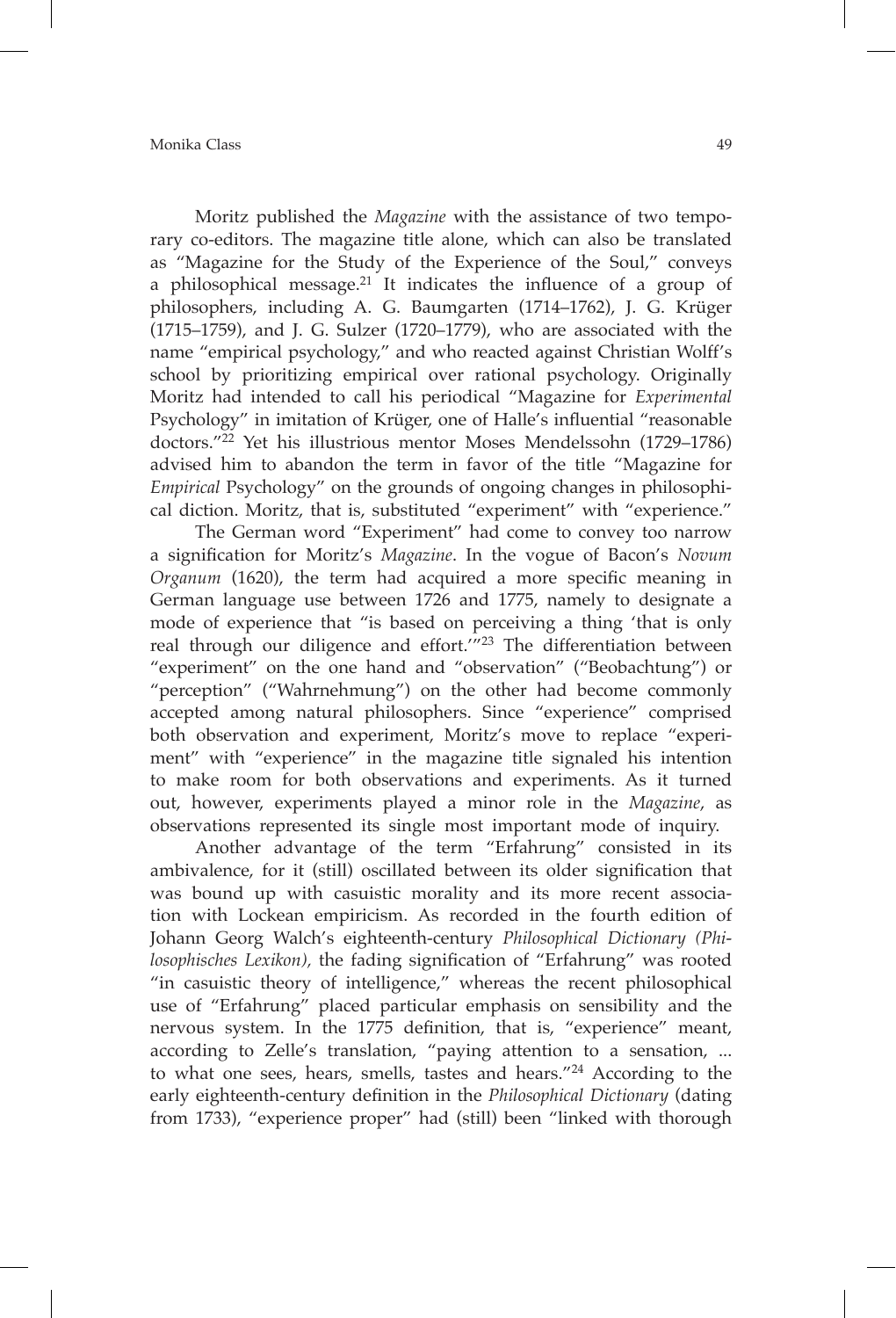meditation, in which we probe the connections between singular cases and examples, in relation to their true causes (wahrhaften Gründen) and to their moral purposiveness (in moralischen aber auf die Mittel und die Endzwecke der Verrichtungen)."25 The casuistic dimension in Walch's definition of "experience" of 1733 was perceived as obsolete towards the end of the eighteenth century. Following this trend, and in particular the work of Lichtenberg, Herder, Rousseau, and Goethe, Moritz prioritized bodily experiences in his "Proposal" and contributions to the *Magazine*, while the casuistic dimension of experience ("the connection between singular cases and examples") remained a latent but pervasive dynamic of this thinking.<sup>26</sup>

Indeed, Moritz appears as a reluctant casuist. His preference for experience in the Lockean sense seems to be a major reason for Moritz's reservations about the term "case" ("Fall"). It is true that the *Magazine for Empirical Psychology* was known abroad as the collection of "German cases."27 Furthermore, Moritz's contributors used phrases containing "case," such as "the case of a young girl in the vicinity,"<sup>28</sup> "cases of suicide,"<sup>29</sup> or a "singular case."<sup>30</sup> Yet Moritz himself refrained from any systematic use of the term "case," both in his 1782 "Proposal" and his editorial interventions. The only instance (in the *Magazine*) of the expression "psychological case" occurs in the tenth and final volume, in a comprehensive overview ("Realübersicht") authored by Salomon Maimon, one of the two co-editors. Even then we find the term "case" only in the Latin rendition "casus."<sup>31</sup>

Instead of "cases," Moritz referred to "observations" in his *Magazine* as a collective name for the contributions, the most common format of which were letters and, less frequently, excerpts either from diaries or medical publications.32 By publishing letters, Moritz adopted a common practice since "the format by which even printed observations were first communicated" was, according to Lorraine Daston, "the letter."33 Moritz and his contributors, who were diverse in range and included non-experts, amplified the sociability of the observational exchange by communicating in a convivial tone, with letters starting at times with "my friend" or "my dear friend."<sup>34</sup> Moritz's consistent omission of the term "case" suggests that he tried to obviate the association of his project with casuistry, which in the broad sense can be described as the process of applying principles of various kinds (theology, law, medicine, etc.) to the activities of daily living and concomitantly of reconsidering these very rules.<sup>35</sup>

Moritz's classificatory system in the *Magazine* relied on medical rubrics. Most of his knowledge about medical practice stemmed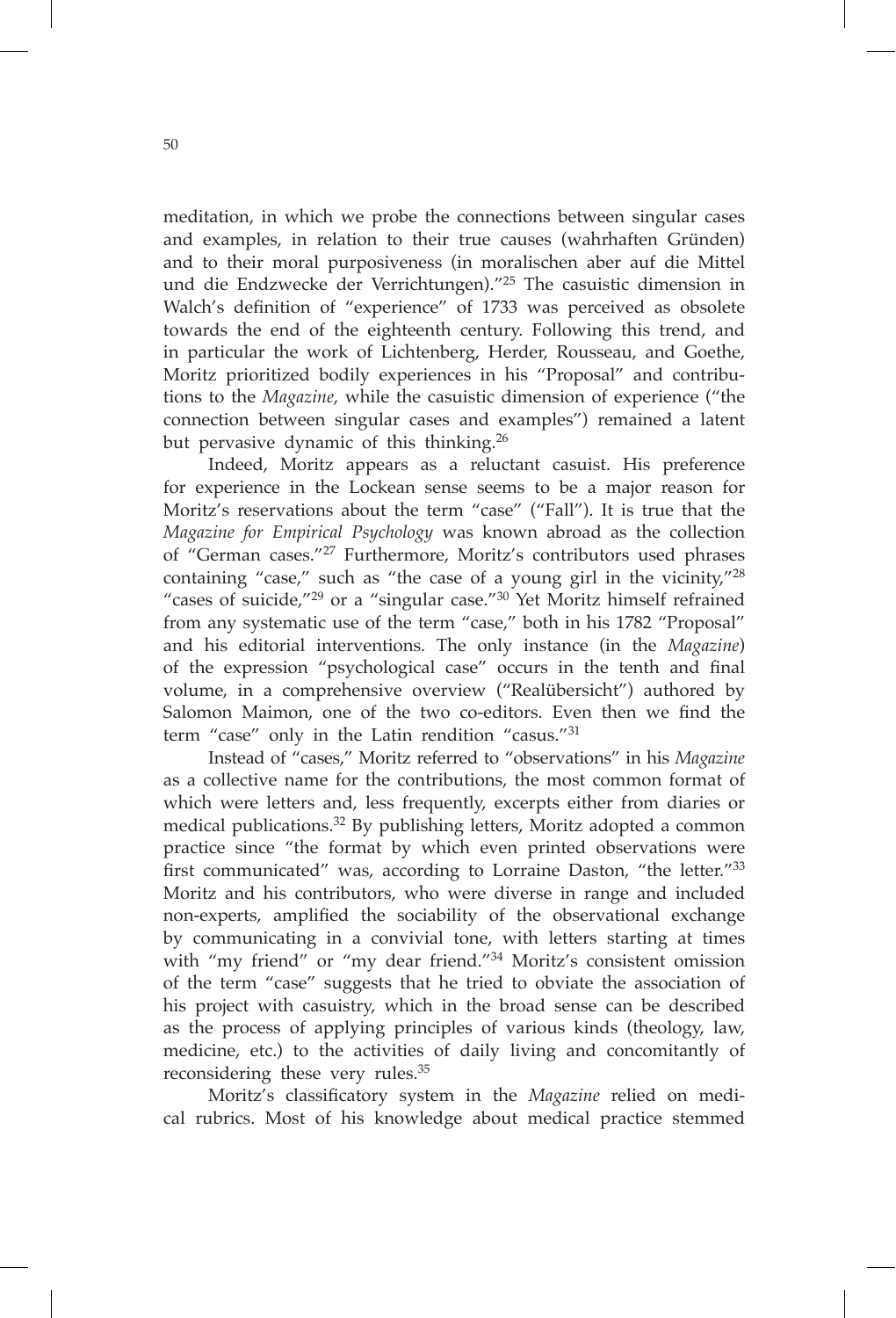from his close friend, the physician-in-chief at the Jewish community hospital in Berlin, Marcus Herz (1747–1803).36 In the *Magazine*, Moritz distinguished among four categories, consisting of the study of (1) the nature of the soul, (2) diseases of the soul, (3) cures for the soul, and (4) signs of the soul. These divisions corresponded with the four rubrics in Herz's *Foundation of all Medical Sciences*: physiology, pathology, dietetics, and semiotics.37 Nonetheless, the "Proposal" suggests that medical practice and casuistic morality were inseparable for Moritz. After all, his "Proposal" of 1782 also echoed the casuistic definition of "experience" in Walch's dictionary (1733), which included "moral purposiveness." Linking his empiricist inquiry with morality, Moritz explained: "We can always regard the *system of morality* we possess as a basic outline, to avoid complete dependence on chance; but we have to treat the whole system as tentatively as possible; all we need to do is fix a few points, without drawing any lines, and rather wait for the lines to draw themselves."38 For Moritz, it was crucial that any classificatory system remain unstable and rubrics permeable, medical and moral alike.

Moritz's typology, particularly the rubric "disorders of the soul," indicates that his objectives included inquiry into the question of the validity and extension of what is "normal," which is a basic function of the "case" identified in the legal tradition by André Jolles: "in the intellectual preoccupation, which pictures the world as acts of judgment and estimation, we not only assess actions according to norms, but beyond that we evaluate norms with norms, weighing them against each other."<sup>39</sup> According to Jolles, cases are inherently flexible; indeed, thinking in cases consists of constant measuring of norms against each other. As James Chandler put it, "the case is not only an instantiation of a general scheme or normative system, nor is it just the form in which the instantiation occurs. Rather it is the occurrence of an anomaly for such a system or scheme."40 Moritz gave this "style of reasoning" a special name: "Gesichtspunkt," which literally means vantage point, angle or aspect; however, "shifting horizon" denotes the concept more adequately since it stands for a process of reconsidering one's limits of knowledge and interests.41 In his review of the first three volumes of the *Magazine*, Moritz explained that every representation ("Vorstellung") could be said to equal the center of a circle since the process of reaching such a specific view of things literally required circumspection.<sup>42</sup> To understand the purpose ("Zweck") of a matter was just like finding the center of the circle and this usually happened, according to Moritz, by trial and error. Moritz added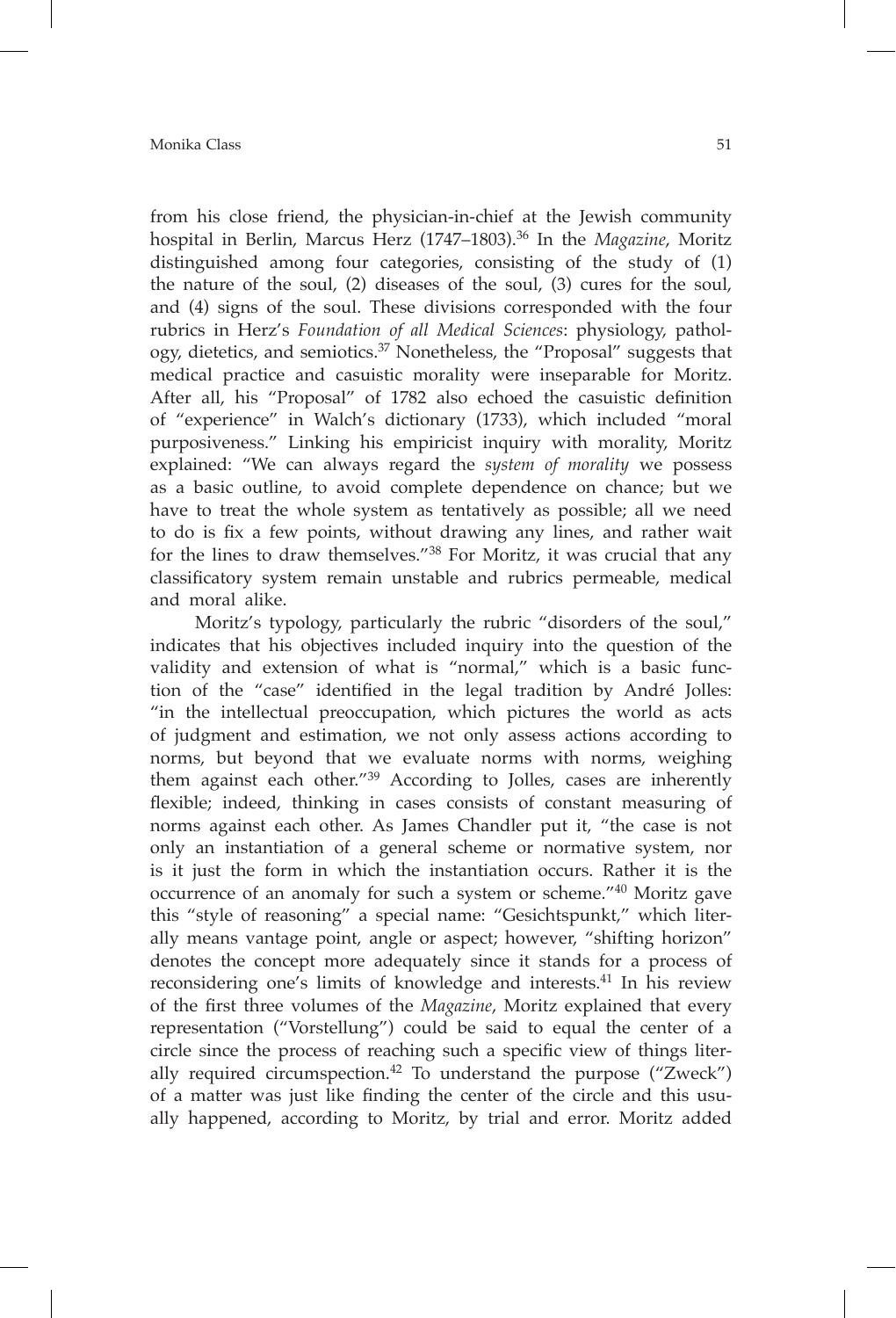that one's personal comprehension amounted to a kind of arithmetic exercise, which always required a number of possible cases in the first place before any results could be determined.43

The fundamentally unstable dynamic of the "shifting horizon" also underpins the very principle of permeability at work in Moritz's taxonomy. It is a major factor in Moritz's avoidance of passing judgments or making diagnoses: he never developed a fixed, normative conception of mental disorder. His understanding of mental states came closest to the idea that "sanity and insanity are extreme points on a spectrum."44 Moritz advocated a form of individualized medicine, in which the boundaries of mental health depended on personal mental equilibrium. In his discussion of the basic outline for the study of the diseases of the soul, Moritz observed that a very strong power of the imagination might have no negative consequences for a person with a strong faculty of memory and judgment whereas, for a person lacking this counterbalance, over-excitement could lead to mental illness.45 This instance illustrates Moritz's appreciation of mutability; indeed, such porosity between rubrics of mental health and disease underpins his entire mode of reasoning. Here, one should note a certain contradiction in Moritz's attitude: for the sake of sensibility he had excluded casuistry from the title and terminology of the *Magazine* and at the same time his "shifting horizon" reintroduced casuistry into the periodical as if Moritz had banished casuistry from the front door and let it back in through the back door under a different name. Enthusiastic about observation and weary of seemingly old-fashioned casuistry, Moritz avoided the term "case" and preferred to publish under the latest empiricist banner. But he seems to have cherished one feature of "observations" in particular: their transgressive potential.

The significance of Moritz's systematic preoccupation with the transgressive dimension of observations, especially his concept of the "shifting horizon," is evident in the account of Anton's childhood and apprenticeship in Moritz's psychological novel *Anton Reiser*. For Moritz, the novel was part and parcel of his empirical psychology. He left no doubt that his childhood memories, which he had published in the first person in the *Magazine*, fed directly into the third-person narrative of his novel, and commented that he regarded *Anton Reiser* as the best result of his self-observations.46 In the novel, the narrator describes a moment when the protagonist Anton, aged four or five, suddenly realizes the meaning of death. It is his inconsolable mother who triggers this insight because she cannot stop calling out for her deceased baby daughter. Faced with his mother's grief and pushed to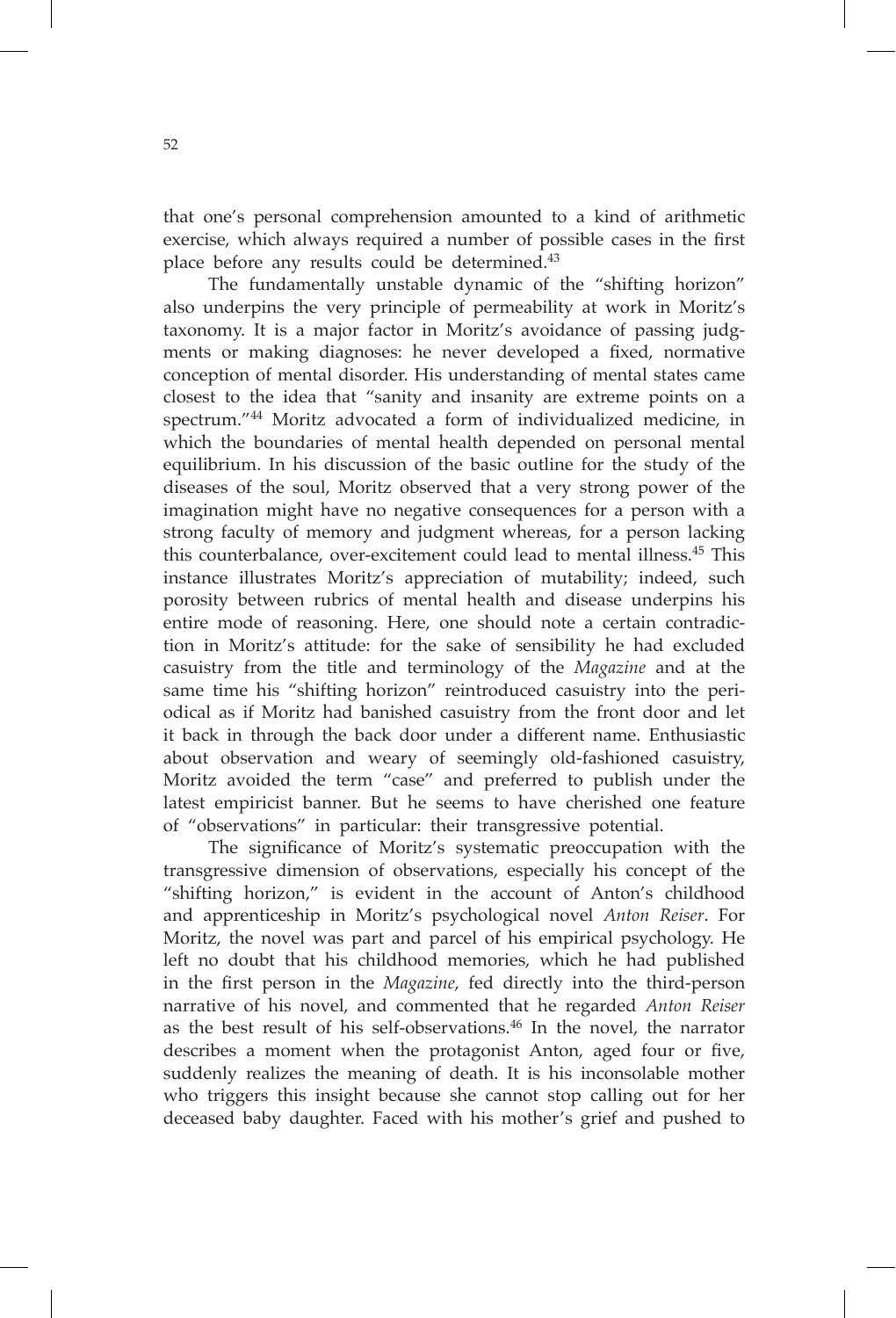the limits of his comprehension, the boy confronts profound questions regarding the nature of life and death for the first time.

Elsewhere, Moritz noted that the encounter with death leads humans beyond their horizon and that the effect of this experience is "cheerful" because it entails a distant vantage point from which to view one's current situation.47 The narrative in *Anton Reiser* is driven by a quest for moments of the singular or extraordinary within the common and ordinary, even when such moments consist only of slight variations within the routine. The factual, sober tone of the novel is free from any celebrations of exceptional individuality and simply recounts Anton's coping mechanisms, especially with the monotony of manual labor as an apprentice hatmaker in Brunswick. While there, Anton keeps searching for unknown paths during his rare Sunday strolls within the city walls as if such unfamiliar lanes allow him to escape from the narrow circle of his deprived existence.<sup>48</sup> The "shifting" horizon" concept plays a pivotal role in a sequence in Part I of the novel when the narrator recounts how Anton has to undergo a long series of abusive treatments at the hands of his master, Lobenstein. This sequence of events, which eventually ends with Moritz's dismissal, reaches a crisis when the master humiliates Anton not in private (as he usually does) but in public: "Nothing was more wounding for Anton than when for the first time in his life he had to carry a burden *on his back* … having to walk bent double, bowing his neck beneath the yoke like the beast of burden, while his proud master walked ahead of him: this bowed his entire spirit while making his burden a thousand times heavier."49 The public subjugation, the experience of being reduced to a mere means of transport, plunges Anton into an even deeper state of despair than usual. Without much narrative intervention, the sequence of events moves on to Anton's attempted suicide: "At one of these frightful moments … his disgust with life gained the upper hand and he began trembling and swaying … and plunged into the river."50 The narrator describes the situation without any detailed causal explanation (and without labeling the act as "suicide"). Instead, the commentary is implicit in the expression "gaining the upper hand" as it addresses not only this particular moment of desperation but also points to the framing of the entire narrative episode about Anton's abuse as an apprentice: the weighing of norms of obedience against those of self-worth. One of the aspects the narrative emphasizes is the transgressive potential of reconsidering norms, and it does so even at the expense of subversion. As the narrator in *Anton Reiser* notes: "from that moment [of attempted suicide] on … Anton was regarded as a dangerous person."51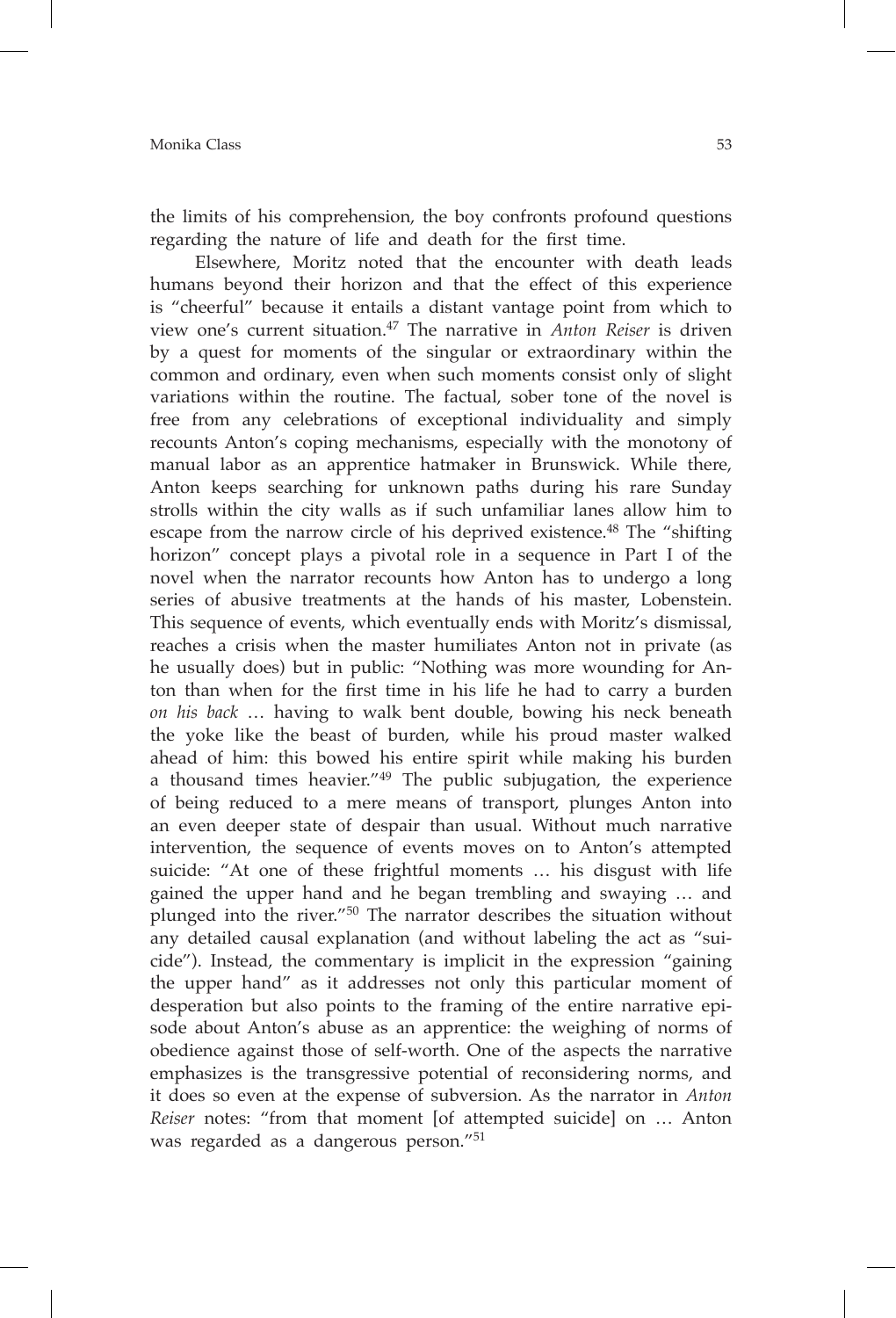Bodily perception was so important for Moritz that he tried to remove speculation from the magazine. As I will explain, Moritz's call for "Fakta" should not be misunderstood as a pursuit of pure, emotionally uncontaminated fact. In his "Proposal," Moritz instructed his readers and contributors to resist the temptation of "weaving" their thoughts into their observations.<sup>52</sup> In the introduction to the first issue (1783), Moritz claimed that the *Magazine* proffered facts ("Fakta") alone and no "moral prattle" ("moralisches Geschwätz").<sup>53</sup> In addition to "Fakta," he used the term "sad observations (traurige Beobachtungen) … on children, relatives and friends."54 The attribute "sad" is highly significant here since it indicates Moritz's investment in emotion. Contrary to the Enlightenment tradition in science and medicine that Michel Foucault distilled into the notion of the "medical gaze," Moritz's call for "Fakta" represents an appeal for unstigmatized fact that takes human sensibility, even passions, into consideration: the observer of human sensibility "will not have to suppress strong passions," Moritz wrote.<sup>55</sup> Initially he looked at the *Magazine* as a repository for a potential science model, but Moritz never saw himself as the author of such a theory. Initially Moritz hoped that the publication would engender empirical psychology as an independent science that could provide "knowledge about the human sensibility."56 He compared his publication to the storage of materials for a future edifice, the architect of which still had to be commissioned, and "such a person could *probably* be found."<sup>57</sup> Moritz's tentative attitude towards the propaedeutic, or introductory, character of his project transformed gradually into skepticism. Ten years later, in an article entitled "The Final Purpose of the *Magazine*," he drew attention to the impediments facing a future science model of empirical psychology: "the path of experience is the safest, and it certainly hampers the inauguration of a new edifice of science but also provides a foundation that is all the more solid and allows us to tread safely before we proceed."58 It is true that the last print run of the *Magazine*, published in 1793, contained the co-editor Maimon's proclamation that it was time to apply the extant collection of cases as a means of establishing empirical psychology as a systematic science.59 Yet these were not Moritz's words. Maimon's article appeared during or after the final stages of the illness which took Moritz's life on June 26th, 1793. The fact that Moritz had announced two years before that contributors should refrain even from following objectives in their joint pursuit of observation indicates his extreme skepticism towards human abstraction and potential conjecture: "The pursuit of truth does not allow us to determine our own objectives," Moritz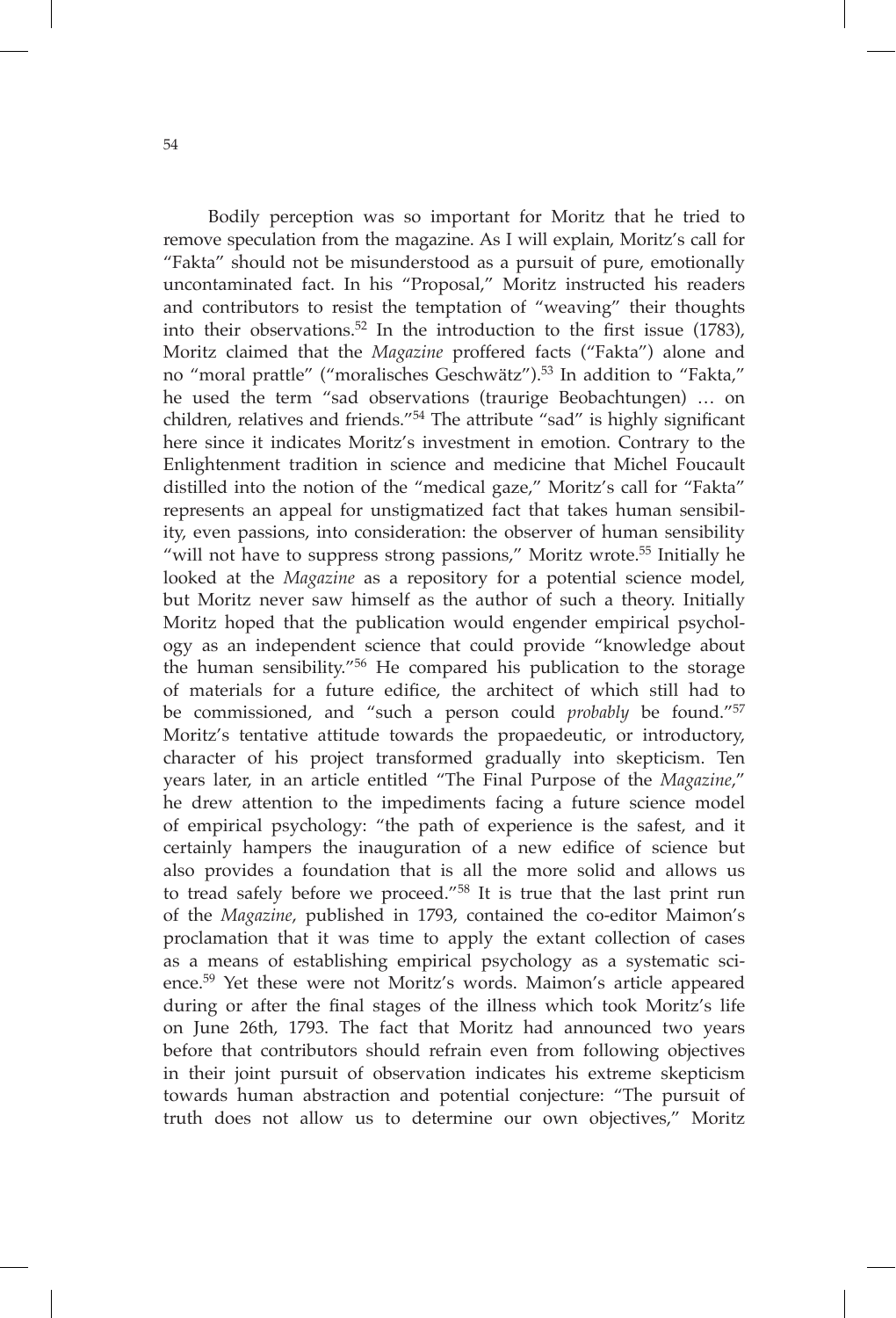wrote, "but it requires our readiness to wait and observe where the path of truth leads."<sup>60</sup>

## Naturalized Observations

Beyond the German context, Moritz's rejection of various forms of conjecture, such as "moral prattle," resonated with views and practices shared by natural philosophers in Europe in the late sixteenth and seventeenth centuries.<sup>61</sup> The notion of "epistemic genre," introduced by Gianna Pomata, enhances our understanding of a textual agency behind Moritz's magazine, one that has the potential to partly suspend individual, rational control.<sup>62</sup> According to Pomata, "epistemic genre" designates a textual format handed down by tradition for the transmission of cognitive content. Furthermore, "genres are intrinsically social: contributing to a genre means consciously joining a community."<sup>63</sup> Inasmuch as the act of adopting a genre entails entering a virtual community and accepting their rules of writing and reading, this act of conformity also takes away a certain amount of cognitive accountability—or (depending on the viewpoint) of expressive freedom—from the individual writer. I propose that medical observations presented themselves in part, and possibly unwittingly, to Moritz as such an opportunity, namely to relinquish sole responsibility for the daring act of asking his fellow citizens to share their, and their friends', families', and protégés', most private experiences in print, for such a delicate venture required a highly regarded format with established epistemological claims.

According to Lorraine Daston, "observation … had arrived [in Europe] as a key learned practice and as a fundamental form of knowledge … [b]y circa 1750."64 But some of the roots of these practices of scientific observation in Western culture lie in antiquity.<sup>65</sup> Observations made a comeback in European medicine during the second half of the sixteenth century under the Latin designation "observatio" during a period that also saw the revival of Hippocratic medicine in Europe. By the 1760s, Andreas Elias Büchner, since 1735 the president of the *Leopoldina* (the German Academy of Science), had done much to standardize a two-part format of *historia morbi* (illness narratives) in Prussia.66 The first part of Büchner's medical report pertained to observations of the individual patient and the second to the learned commentary about the disease. Moritz encountered this textual practice in the circle around Marcus Herz. In the introduction to the *Magazine*, Moritz invokes the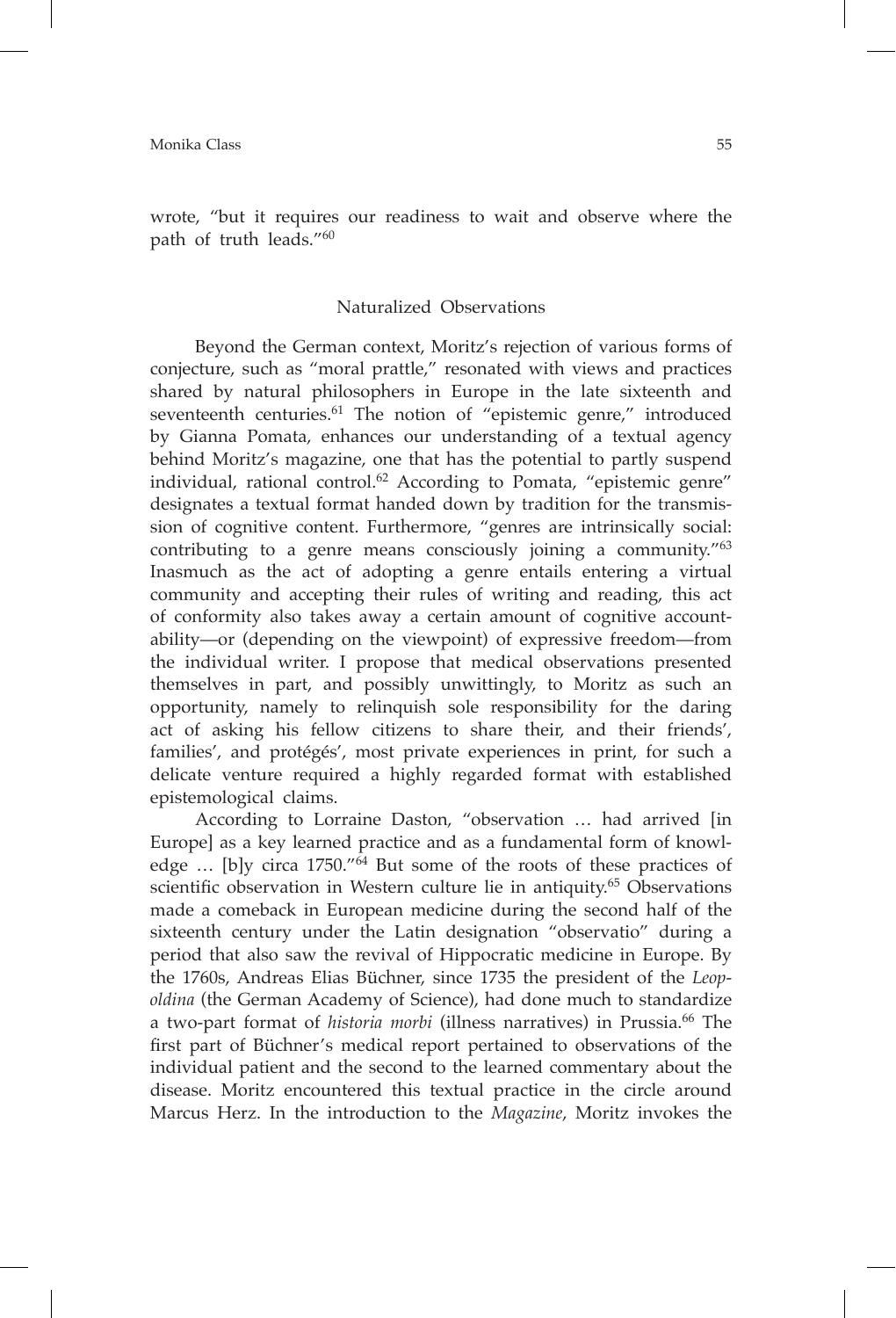act of entering a new community: "what kind of field is it that I am about to enter with uncertain steps?"67 Without prior experience in medical writing, he admitted that he lacked complete control over his project: "I tremble," Moritz continued, "as I embark on the execution of a project, the significance and benefit of which appears more vivid before my eyes with every day."68 These statements suggest that Moritz felt both anxious whether the plan to solicit observations would gain enough momentum to create a virtual community and hopeful that his chosen format would develop its own dynamic. And it did: although the *Magazine* contained, among other topics, child abuse, self-harm, and suicides, the language remains fairly sober in contrast to other case collections, such as A. G. Meißner's criminal ones *(Skizzen,* 1778–96), in which melodramatic dialogues abound.<sup>69</sup>

In the 1782 volume, Meißner, who also wrote operettas, included the case of Bianca Capello, a sixteenth-century Venetian noble, who had allegedly been poisoned by her Medici in-laws.<sup>70</sup> The noblewoman also features in Thomas Middleton's early seventeenth-century drama *Women Beware Women.*<sup>71</sup> Meißner's story, entitled "Bianca Capello: half dialogue, half narration," explores, according to his own words, "a middle ground between drama and novel."72 Filled with exclamations, Meißner's inserted dialogues convey great affinity with melodrama. By contrast, direct speech is almost entirely absent from comparable case narratives in the *Magazine for Empirical Psychology*. 73 It is true that for instance in the contribution "violence of love"—a jealous (male) lover shoots his (female) betrothed at her wedding to another—direct speech features once, that is, in the critical words of the perpetrator, "now you are mine again!"<sup>74</sup> But usually reported speech prevails, as for instance in the case of the desperate foot soldier Friedrich Wilhelm Meyer who, after a failed attempt to starve, tries to murder a fellow mercenary while in the infirmary in order to commit suicide by death sentence. The contribution consists of Meyer's detailed confession, such as "he confesses that as he was growing impatient he reached the decision to commit murder on his sleeping, innocent comrade."75 The contrast between Meißner's and Moritz's publications is stark. Whereas Meißner uses the sixteenth-century case of Bianca Capello mainly as a means to demonstrate his poetic skills as a composer of dialogue, the author of F. W. Meyer's case appears to subdue personal ambitions as a writer in the attempt to create a faithful record.

One of the effects of this narrative restraint points to a basic principle of literary aesthetics, which Moritz helped to establish in theoretical terms, as discussed below: the use of indirect speech draws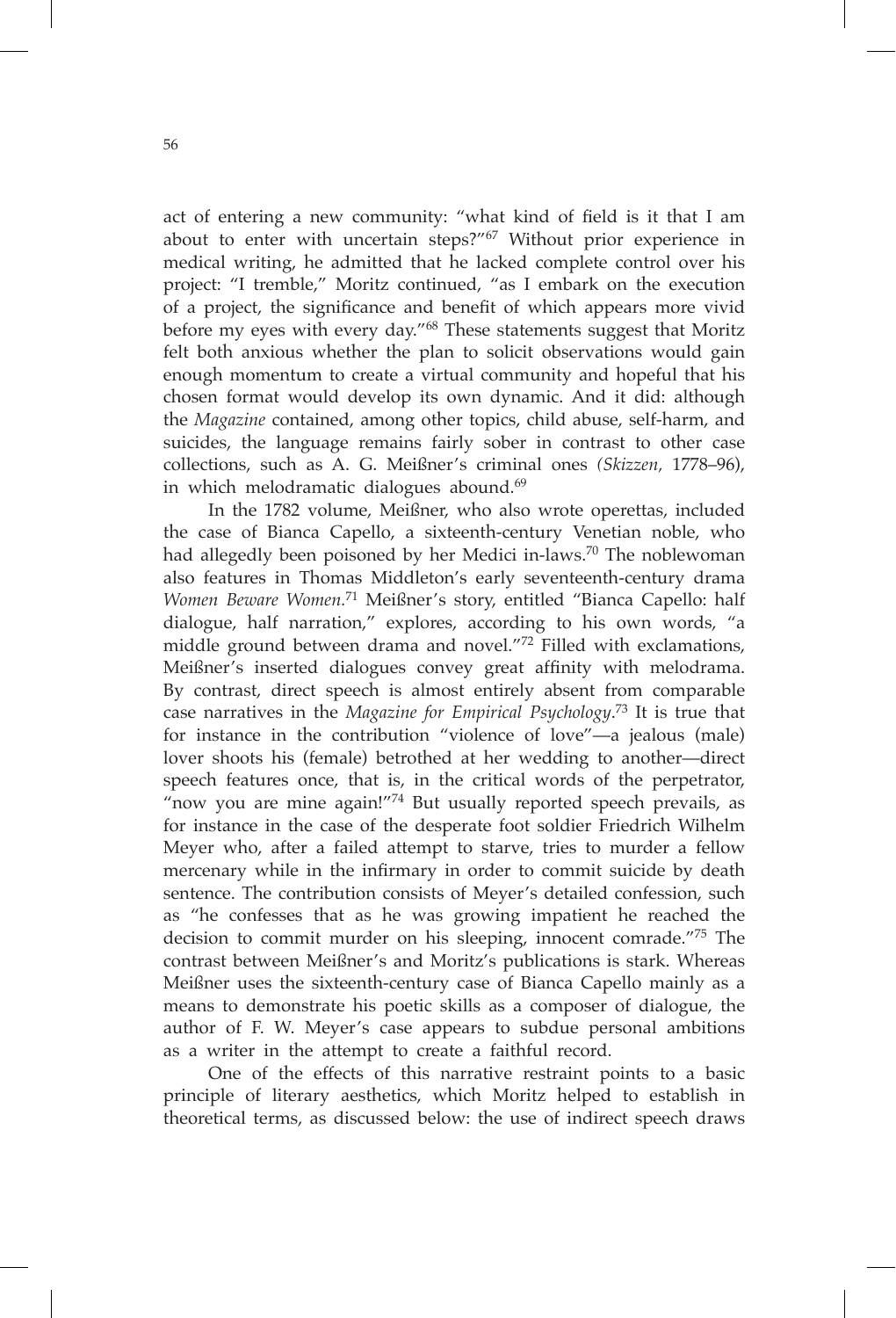attention to mediation of the experience and thus points to the insight that a verbal record cannot capture suffering in its extremity. Besides the claim to objectivity, this practice of narrative restraint in Moritz's *Magazine* constituted a bold effort to convey suffering effectively in a disinterested manner. The epistemological sophistication of his chosen format helped Moritz to achieve this effect. Accordingly, Moritz tried to distinguish his cases from reading matter intended for entertainment.76 Yet, what textual expectations did writers and readers have? And how were they at work in Moritz's magazine?

In his guidelines as editor and solicitor of contributions, Moritz adopted features typical of eighteenth-century observations and actively transformed them. In particular, he assimilated three functional criteria of observation: first, the "deliberate effort to separate observation from conjecture (in contrast to the medieval Scholastic connection of observation with conjectural sciences, such as astrology)" was one of three major "characteristics of the emergent epistemic genre of … *observationes*" in Europe during the Renaissance.77 By the late eighteenth century, however, the deliberate segregation of conjecture from observation had partly transformed into "deliberate interaction."<sup>78</sup> As mentioned, Moritz condemned "moral prattle"; the rejection of this kind of rational interference in the act of recording observations marks his attempt to naturalize the existing textual format of the observation. By "naturalize," I mean that Moritz tried to invoke visual, auditory, and tactile perceptions unadulterated by human rationality.

The same tendency lies behind two other characteristics of the magazine, which are bound up with further assimilation processes. According to Pomata, the second characteristic of the emergent epistemic genre of observations consisted in "the creation of virtual communities of observers, dispersed over time and space, who communicated and pooled their observations in letters and publications (in contrast to passing them down from father to son or teacher to students as rare and precious treasures)."79 Moritz solicited contributions from his readers. In a daring move, he asked them to submit their observations of children, relatives, or friends for publication in his journal.<sup>80</sup> Thus he ventured beyond the limit of the common practice of publishing only trained observers such as physicians or natural philosophers. Rather, clergymen, teachers, military officers, civil servants, or any literate person could have their contributions published in the *Magazine* alongside professional medical doctors and academics. This step distinguished Moritz's periodical from both previous and subsequent psychological journals, such as Johann Friedrich Abel's collections or Krüger's scheme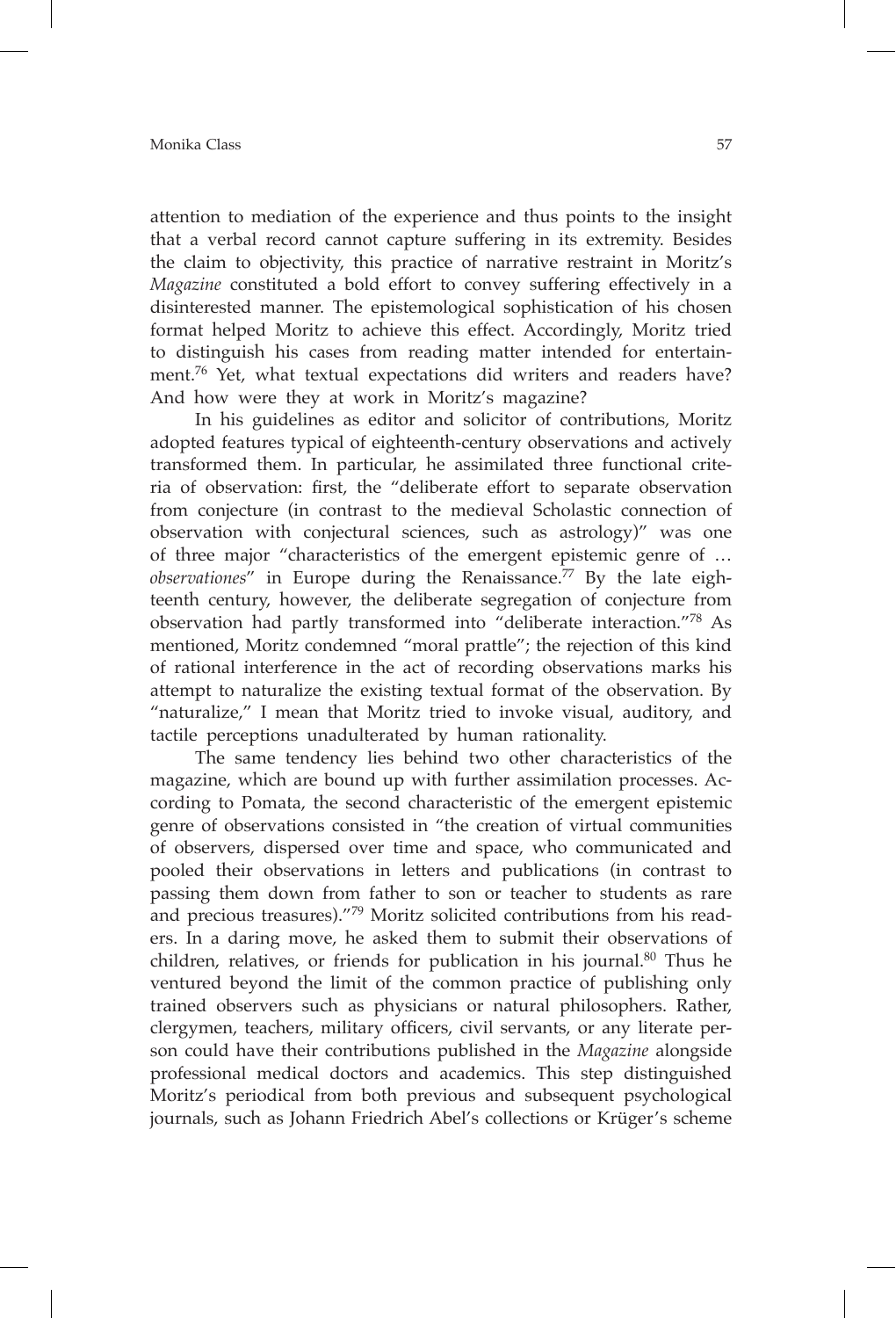of gathering cases from medical doctors.<sup>81</sup> At the same time, Moritz's inclusion of lay observers expanded the social radar of the *Magazine* significantly. Moritz professed that "we need to focus our perception on the phenomena that have become so ordinary for us that we no longer take notice of them."<sup>82</sup> The magazine contained observations of ordinary men, women, and children who were often illiterate, such as a deaf-mute female servant, mercenaries, and peasants.

In contrast to Gailus's hypothesis that Moritz "out-Foucaults Foucault," I contend that Moritz's proposal was not intended as the launch of a grand surveillance operation, which would even have surpassed the panoptic one, but rather that he wanted to draw attention to, and de-stigmatize, people suffering from mental illness.<sup>83</sup> The articles on members of the working class in particular did a great deal to make their voices heard and thus increased public awareness for mental problems among the population. The *Magazine* broke with the eighteenth-century commonplace that the so-called middling classes lacked sufficient sensibility to suffer from nervous diseases. With regard to the mental condition of soldiers, all that Samuel Johnson had to say was: "Employment, Sir, and hardships, prevent melancholy. I suppose in all our army in America there was not one man who went mad."84 The *Magazine* took a different stance and uncovered several cases about soldiers in distress. Moritz brought mental problems of the working class onto the radar of physicians, helping to convince the latter that most people, peasants and princes alike, were awash with passions.85 Hence Moritz appears as a Wordsworthian figure in the history of psychiatry*,* injecting psychiatric writing with the experience of ordinary life expressed in the simple language of non-experts (and doing so prior to the publication of *Lyrical Ballads)*.

Inasmuch as Moritz "naturalized" the virtual community of observers, he put his spin on the authorial standard of observation: "emphasis on singular events, witnessed firsthand (*autopsia*) by a named author (in contrast to the communication of anonymous data over centuries described by Cicero and Pliny as typical *observationes*)."86 For Moritz, it was not enough that observation should be written by eyewitnesses and the authorship be known. Lamenting that hitherto "snail shells" and "spiders" had engendered more interest from observers than humankind had, Moritz aspired towards a new kind of observership.<sup>87</sup> Experienced as an early anthropologist and travel writer in England and Italy, he called his contributors "observers of humans" ("Menschenbeobachter") or "observers of the human heart" ("Beobachter des menschlichen Herzens").<sup>88</sup> Moritz specified the requirements for this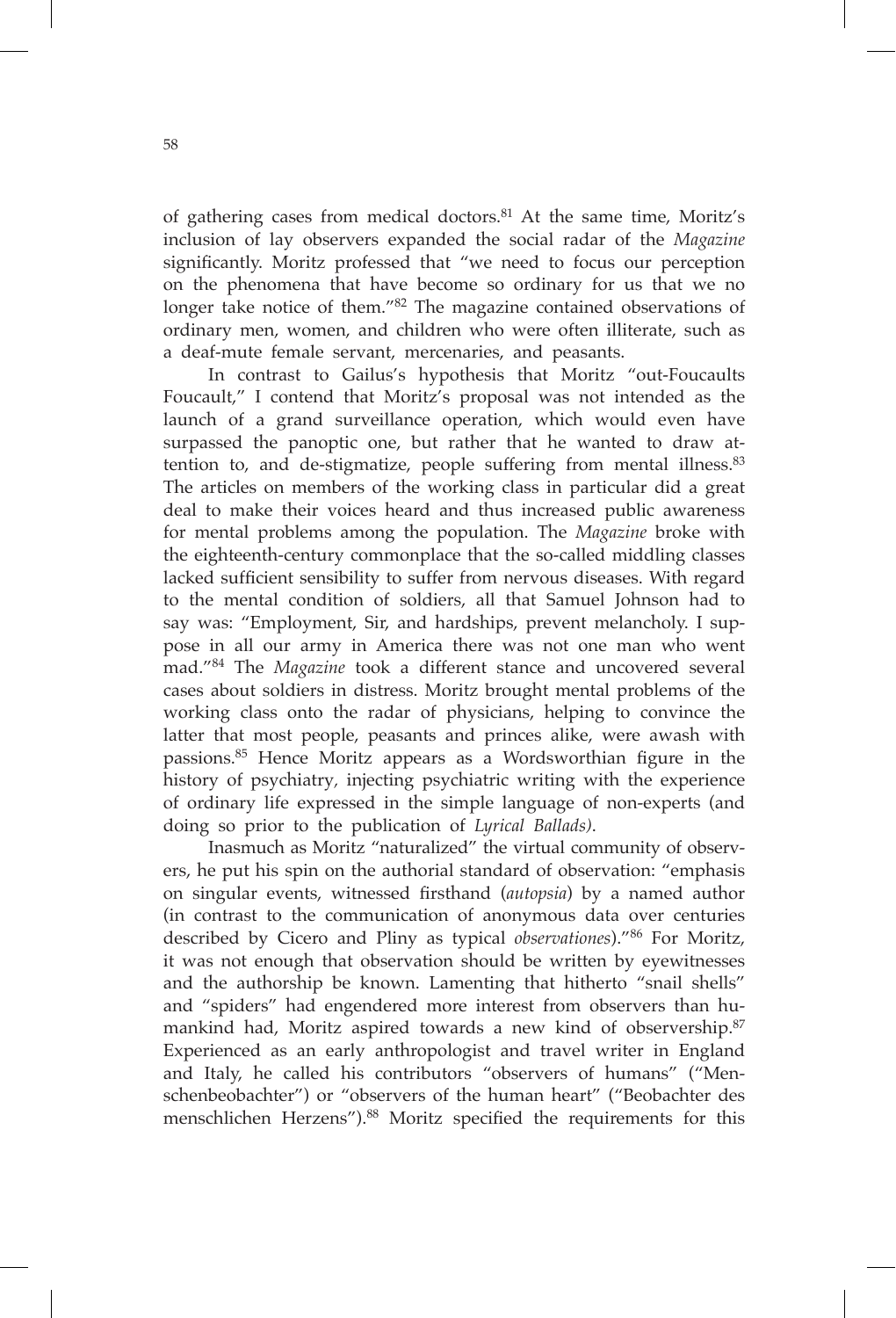demanding task in the "Proposal": an observer of human sensibility should possess acuity and the ability to process a large number of observations in a short amount of time. In fact, Moritz regarded the ability to make comparisons within a set of observations as an essential requirement for observers.<sup>89</sup> Above all, however, the activity required self-knowledge: "Whoever wants to become a real observer of humans will have to start with themselves."90 This appeal in the "Proposal" anticipated the motto under which Moritz published his magazine: "know thyself." The Greek aphorism of the temple of Apollo at Delphi, "γνῶθι σεαυτόν" or "GNOTHI SAUTON," formed part of the title of the magazine from the start (in 1783). For Moritz, it was a precondition of observership to examine one's "heart" from early childhood. Moritz regarded observation as a matter of disinterested, educative formation, and not as a profession nor as an inborn talent. He warned his readers that retrospective exploration of one's childhood should not be misunderstood as an attempt to recover one's genius.91 Instead, he advised observers to describe the history of their reflections and relate recurrent thoughts to their current psychological condition. Simultaneously, he cautioned observers against the solipsistic implications of this activity. For Moritz, the analysis of childhood memories was no means of self-assertion (such as for a physician's claim to observership), but a form of introspection in the interest of the observer's mental condition and, concomitantly, of the observed sufferer. For him, observers needed to have mental health, the balance of mental faculties, in order to be able to distance themselves "at least for moments at a time, from the throes of passions as if one were a cold observer."92 What Moritz extols here is a moment of self-restraint by an otherwise sensitive and empathetic person. This notion has barely anything to do with the way it has been influentially portrayed in scholarship, as an "excessiveness and cruel quality about the analytical gaze," nor does it amount to a permanent state of ascetic objectivity.<sup>93</sup> It is true that the phrase "cold observer" points to Daston and Galison's concept of "mechanical objectivity," according to which the greatest impediment to scientific pursuit was to contaminate the object of observation with one's subjective opinion, but it does not define Moritz's notion of observership in its entirety.94 Moritz's observer of human sensibility is driven by the desire to come to terms with the mutability and contingency of the psychic states of self and other; hence the emphasis on childhood memories. Moritz naturalizes the epistemic genre insofar as he stipulated that observers ought to know themselves, warts and all. Ironically, Moritz's naturalization of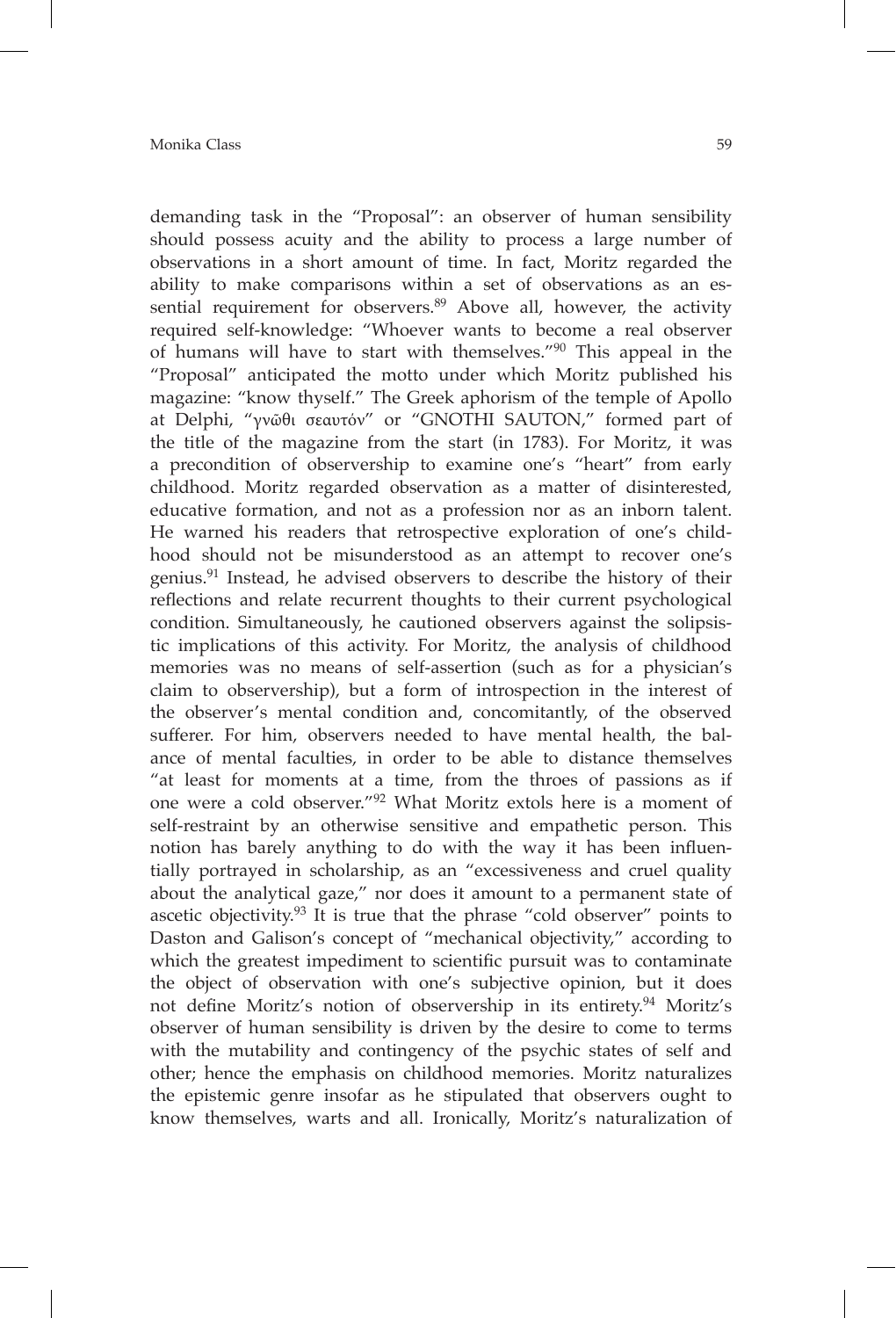observership, by making memories a requirement, reintroduced a casuistic element that he otherwise tried to obviate.<sup>95</sup>

Moritz's stipulation of the observer's self-knowledge points to a central issue in German Enlightenment philosophy, an issue dominated by one philosopher in particular: Immanuel Kant and his critical philosophy inaugurated in 1781. Albeit in contradiction with his earlier work, Kant's *Critique of Pure Reason* emphatically "condemned the impulses associated with empirical psychology as an obtuse 'naturalism.'"96 Despite this condemnation, Moritz's views on observership and his growing skepticism towards empirical psychology as science show that he was not blind to the problems raised by self-exploration. For instance, Kant's famous arguments in the *first critique* include the notion that the self cannot know its own consciousness as an empirical object.<sup>97</sup> This might suggest that Kant's and Moritz's concerns with empiricism were incompatible, but one should note that, like Kant, Moritz never spoke of complete self-knowledge as an empirical fact. Rather, Moritz used the phrase "know thyself" as an appeal. He addressed the difficulties of self-observation in a passage comparing the exploration of one's childhood to the sensation of drawing an "impenetrable curtain" and acknowledged that the retrospective activity was not merely based on observation but also "allowed the imagination to play" ("das Spiel verstattet").<sup>98</sup> And this is the point at which we find a germ for a key notion of German aesthetics famously disseminated by Immanuel Kant's *Critique of the Power of Judgment* (1791) and Friedrich Schiller's *Letters on Aesthetic Education* (1795).

Under Kant's and Schiller's hands, the concept of "play" transformed into a method to actualize otherwise non-actualizable pure concepts, such as freedom or self. Yet, for Moritz the driving force behind the mental activity of "play" did not aspire towards such Neo-Platonic ideals but was predominantly concerned with the living body and mind. It is known that Moritz's aesthetics were an important source of inspiration for Kant and Schiller, especially their theories of beauty, yet this legacy (especially Kant's contempt for empirical psychology after 1781) has done a great deal to obscure the empiricalpsychological roots of Moritz's theory of beauty. Moritz's case-aesthetic work was partly driven by a profound skepticism toward (pre-)existing norms, including the Kantian pure concept *a priori*, Plato's universal, or Aristotle's insistence that knowledge be universal and necessary.<sup>99</sup>

Moritz's *On the Creative Imitation of Beauty* (1788) was in part the result of his collaboration with Johann Wolfgang von Goethe while in Rome.<sup>100</sup> On Goethe's return from Italy to Weimar in the company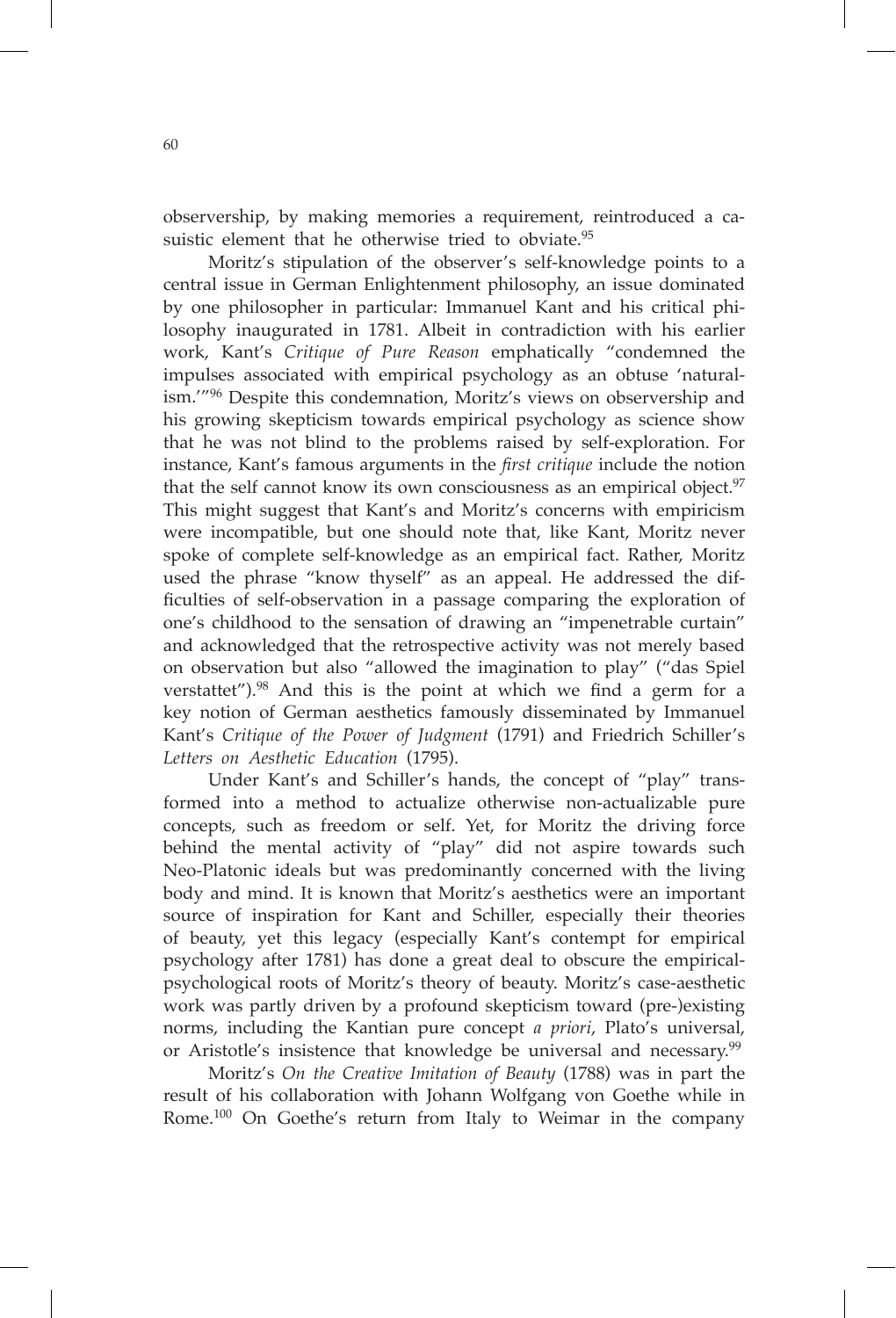of Moritz, members of the court complained about Goethe's latest stubborn insistence on the observation of individual cases.<sup>101</sup> Belittling ancient Greek logic, Goethe composed the aphorism around this time:

> What is the universal? The individual case. What is the particular? A million cases.<sup>102</sup>

Such principles surprised and apparently irritated the members of the Weimar Court. The ensuing arguments included Moritz's *On the Creative Imitation of Beauty*. This éclat involved Ludwig von Knebel who criticized Moritz for having failed to distinguish between the beauty of nature and that of art. Indeed, it is arguably Kant's *Critique of the Power of Judgment* and not Moritz's *On the Creative Imitation of Beauty* that separated the beauty of nature from that of art. As Nicholas Halmi comments, "Kant, rejecting the usage of the Leibnizo-Wolffian school, was the first philosopher of the Enlightenment to identify symbolism exclusively as an intuitive, in contradistinction to discursive, mode of representation, … disallow[ing] the possibility of an inherent relation between the idea itself and an intuitable object."103 Since Moritz did not make a clear distinction between the realm of natural phenomena and that of art, it is misleading to speak of the ontological difference between empirical psychology and aesthetics in Moritz's theory.<sup>104</sup> Instead of a quasi-Kantian ontological shift from epistemology to aesthetics, Moritz appears to have seen observation and literature on a continuous spectrum. As Moritz emphasized in a contribution to the *Magazine for Empirical Psychology*, his novel *Anton Reiser* represented his "strongest" accomplishment as an empirical psychologist and observer of human sensibility.<sup>105</sup>

If Kant disallowed the inherent relation between the idea of beauty and intuitable reality, Moritz cared for the convergence of the two. Whereas Kant in the *third critique* could imagine a handmill as a symbol of beauty, Moritz's notion of beauty was more dependent on the physical features of the observed.<sup>106</sup> A clock, a knife or another instrument was not beautiful for Moritz, which indicates that, in contrast to the *third critique*, he did not consider beauty to be the result of an intellectual process of the mind.107 Moritz's claim that *Anton Reiser* was the strongest achievement of his efforts in empirical psychology contradicts Robert Leventhal's account of sublimation in Moritz's aesthetics.<sup>108</sup> Jolles claimed that the case was a simple form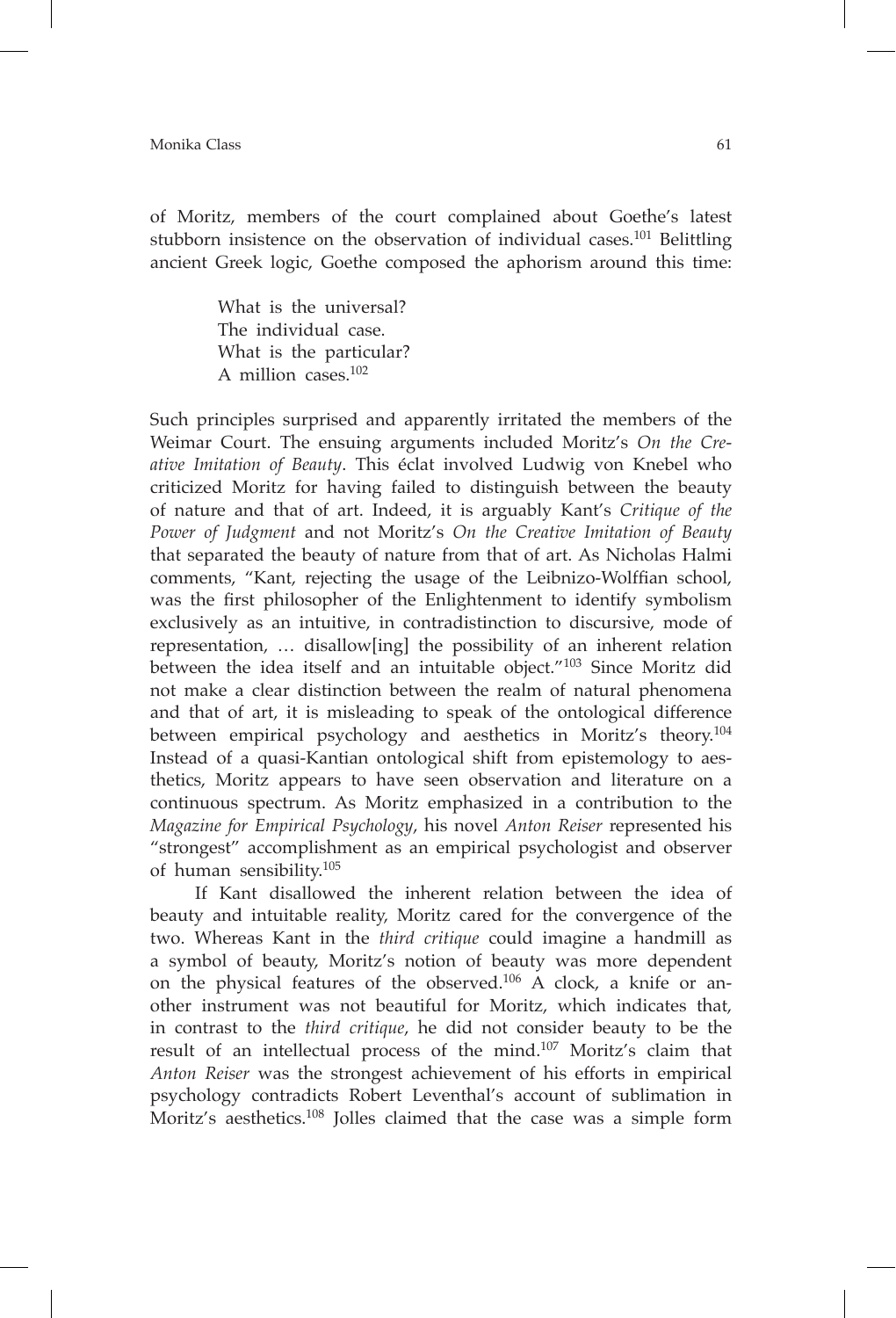(like riddles or myths), "a kind of principle of human thought as it takes shape in language," and that simple forms "are to be distinguished from literary forms which are the deliberate and unique construction of individual men."109 By contrast, Moritz's comment ranks the novel (literature) on the same level as the case (simple form), which suggests that, in contrast to Jolles, Moritz had no such literary elevation of human individuality in mind, but rather that case and literature, observation and beauty, operated on equal grounds for him. The focus on ordinary life and simple language in *Anton Reiser* resembles that in Defoe's *Robinson Crusoe*, but in contrast to the latter, *Anton Reiser* does not proffer the celebration of an individual's achievements. Moritz's literature and poetics seem driven less by individualist distinction than by the appreciation of observation as an inexhaustible source of artistic and scientific innovation. The resurgence of the interest in observation and facts would, as Moritz anticipated, "put an end to mechanical repetition and plagiarism in spiritual and intellectual works (Werken des Geistes)"; indeed, "poets and novelists will find themselves obliged to consult empirical psychology before they embark on their own compositions."110 Goethe was one of the writers besides Moritz who put these ideas into practice, as Nicolas Pethes discusses in further detail in this issue.111 Goethe adapted case records for his ground-breaking epistolary novel *The Sufferings of Young Werther* (1775) and his masterpiece *Wilhelm Meister's Apprenticeship* (1795/96). Moritz composed *Anton Reiser* during the period when he also worked on the *Magazine*, prefacing the novel with the following lines: "This psychological novel could equally well be called biography, since its observations are, for the most part, taken from real life."<sup>112</sup>

> Some Roots of Moritz's Aesthetics: The Extraordinary in the Ordinary

In the spirit of the *Sturm und Drang* movement, Moritz condemned poetic diction. Moritz's protagonist in the story *Almansor* (1786), a young poet, is disgusted with the self-important ambitions and dead conventions of the literary world.113 This antagonism was a driving force behind Moritz's first published essay on aesthetics and poetry, which appeared in the *Berlin Monthly* in 1785. Therein Moritz stipulates autonomy for the first time as a trademark of literariness. The fact that Moritz's text dismisses the generic and simultaneously advocates the principles of genre and generation (in the sense of creation) will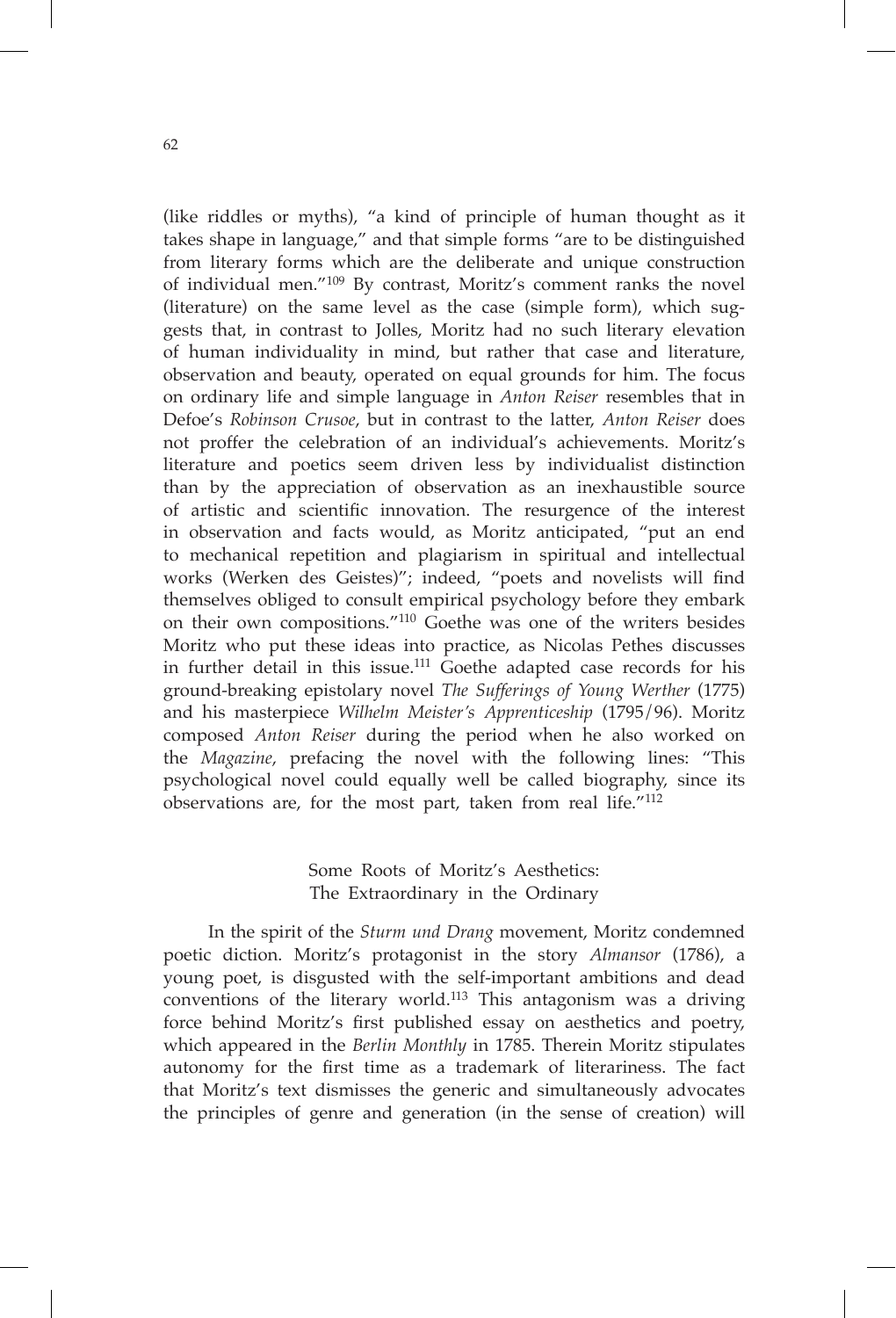not come as a surprise to those who consider that the Latin "gen" (to be born, to beget, to come into being) is the recognizable root in English of "generate," "engender," and "generic."114 Despite this revealing etymology, there has been much discussion about the inherent contradiction and concomitant futility of a concept or "law" of genre, a "principle of contamination, a law of impurity, a parasitical economy." $115$ In contrast to these views, Todorov wrote in defense of genre: "The fact that a work 'disobeys' its genre does not mean that the genre does not exist …; 'quite the contrary,' for two reasons. First because, in order to exist as such, the transgression requires a law—precisely the one that is to be violated. We might go even further and observe that the norm becomes visible—comes into existence—owing only to its transgressions."116 The weighing of norms is, as mentioned, encapsulated in Moritz's concept of the "shifting horizon." But the parallels between Moritz's aesthetic and empirical psychology do not stop here. When drawing on Moritz's said article in the *Berlin Monthly*, Todorov failed to observe that the title aspires not only towards a redefinition of the genre "literature" but also to a mutual common ground of the fine arts and sciences: "Essay on a union of all fine arts and sciences under the concept of that which is complete in itself" ("Versuch einer Vereinigung aller schönen Künste und Wissenschaften unter dem Begriff des in sich selbst vollendeten").<sup>117</sup>

It is true that Moritz's hastily written essay does not elaborate on the role of the sciences. Nonetheless, the title points towards the arts and science, literature and medicine, beauty and empiricism. Moritz regarded observation as a source of innovation for both arts and sciences. That Moritz's experience as an observer of human sensibility and of nature played a systematic role in the conception and formulation of his theory of beauty becomes evident in his principle of that which is "accomplished in itself," which can be paraphrased as the state of being an end in itself. As such, it is often treated as the epitome of the moral discourse of interiority and disinterestedness in the eighteenth and early nineteenth centuries. This standard view overlooks the great cross-disciplinary potential of this very principle. For instance, it is hardly known that the stipulation of beauty as an end in itself in *On the Creative Imitation of Beauty* was part of Moritz and Goethe's joint observations on plants in Rome.<sup>118</sup> While there, Goethe sent a proposal to Christoph Martin Wieland, editor of the *German Mercury,* for a serial publication on his Italian journey, which was to include his review of Moritz's *On the Creative Imitation of Beauty*. In this proposal, Goethe commented that "natural history, art,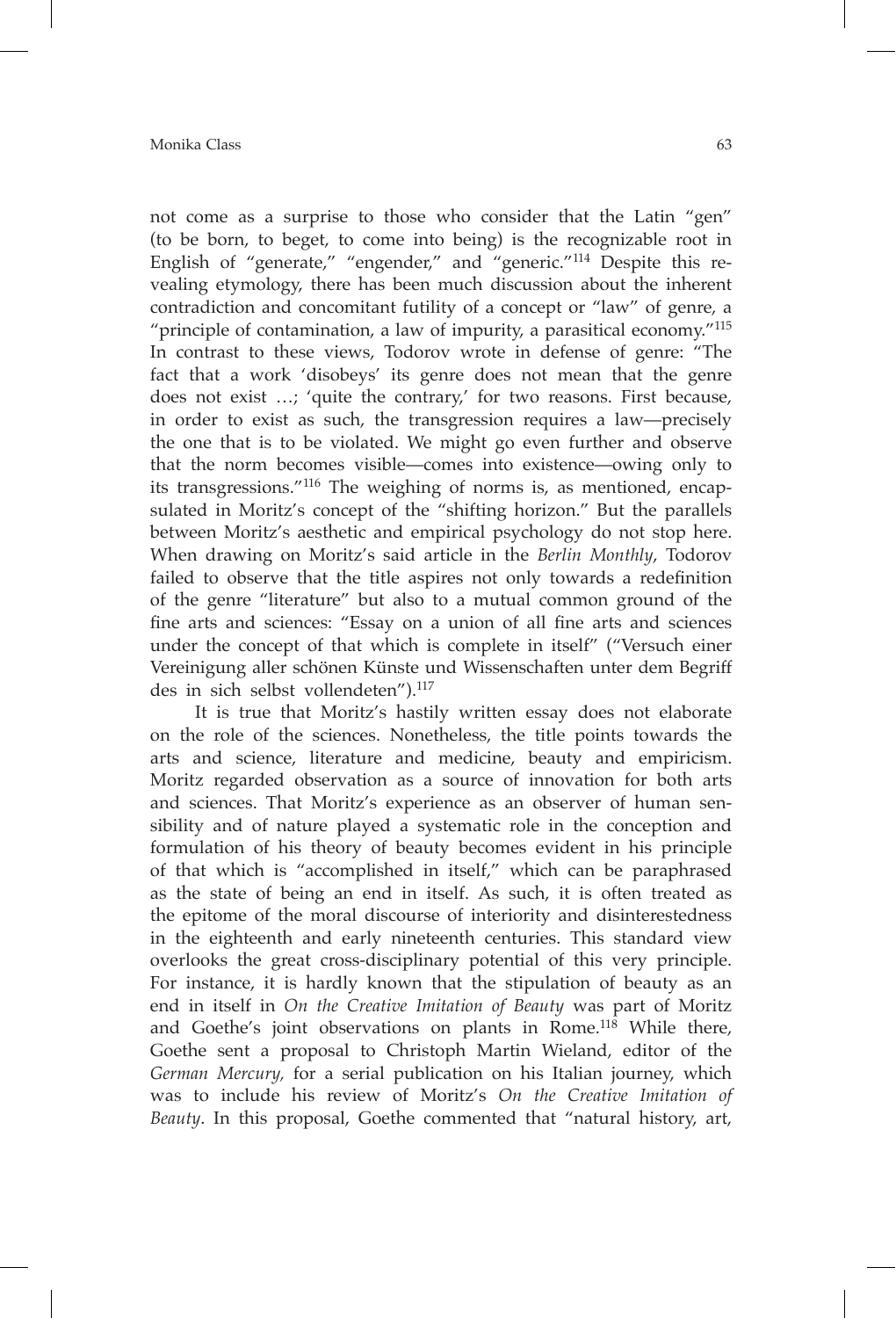morality etc., everything amalgamates with me."<sup>119</sup> Around the same time, Moritz wrote home in 1787 that his daily meetings with Goethe had taught him to focus his attention even more on external phenomena than he used to.120 It is true that Moritz's notion of autonomy was bound up with rationality. Similar to Kant's famous essay "An Answer to the Question: What is Enlightenment?" Moritz considered "Enlightenment" as the insight that all human beings, independent of social rank, deserved to think of themselves as ends in themselves.<sup>121</sup> This notion chimes with Anton Reiser's attempted suicide after his public humiliation. Nonetheless, this insight had less to do with his admiration for pure Reason than with the experience of observing persons and natural phenomena as ends in themselves, as one can tell from Moritz's stipulation of "uselessness" in *On the Creative Imitation of Beauty,* which pertains, as I will show, to a characteristic feature of case collections.

Thinking, talking, arguing, and showing in cases entail a double perspective, an act of negotiation between conformity to a norm (a means) and deviation from the norm (an end in itself). I propose that this dynamic lies at the heart of Moritz's case aesthetics and that it links with Todorov's dialectic of genre: "the norm becomes visible comes into existence—owing only to its transgressions." The notion of an end in itself—of autonomy, of having no immediate gain, and of disinterestedness—is central to *On the Creative Imitation of Beauty*. Moritz employed various phrases, but above all the term "uselessness," to transliterate "Nutzlosigkeit" verbatim. The publication of 1788 proposes that the concept of "beauty" (in art and nature) consists of a form of autonomy that we can grasp with our external senses.<sup>122</sup> The immediate convergence of autonomy and sensibility in Moritz's aesthetics stands in utter contrast to Kant's concept of beauty as the symbol of morality in the *Critique of the Power of Judgment*, which rejected the possibility of such a thing. In a kind of epilogue to Moritz's treatise of 1788, Goethe paraphrased the role of the external senses for the constitution of beauty: "the instruments of our sensibility dictate the degree of beauty."123 Moritz emphasized that beauty needed to be recognized as an end in itself and to be freed from the necessity to serve as a means (e.g. for a science model or a moral system): "we can recognize the beautiful in the universal by no other method than by distinguishing it as sharply as possible from the useful and by opposing it to the beautiful. A thing does not become beautiful merely because it is not useful, but only because it does not *need* to be useful." $124$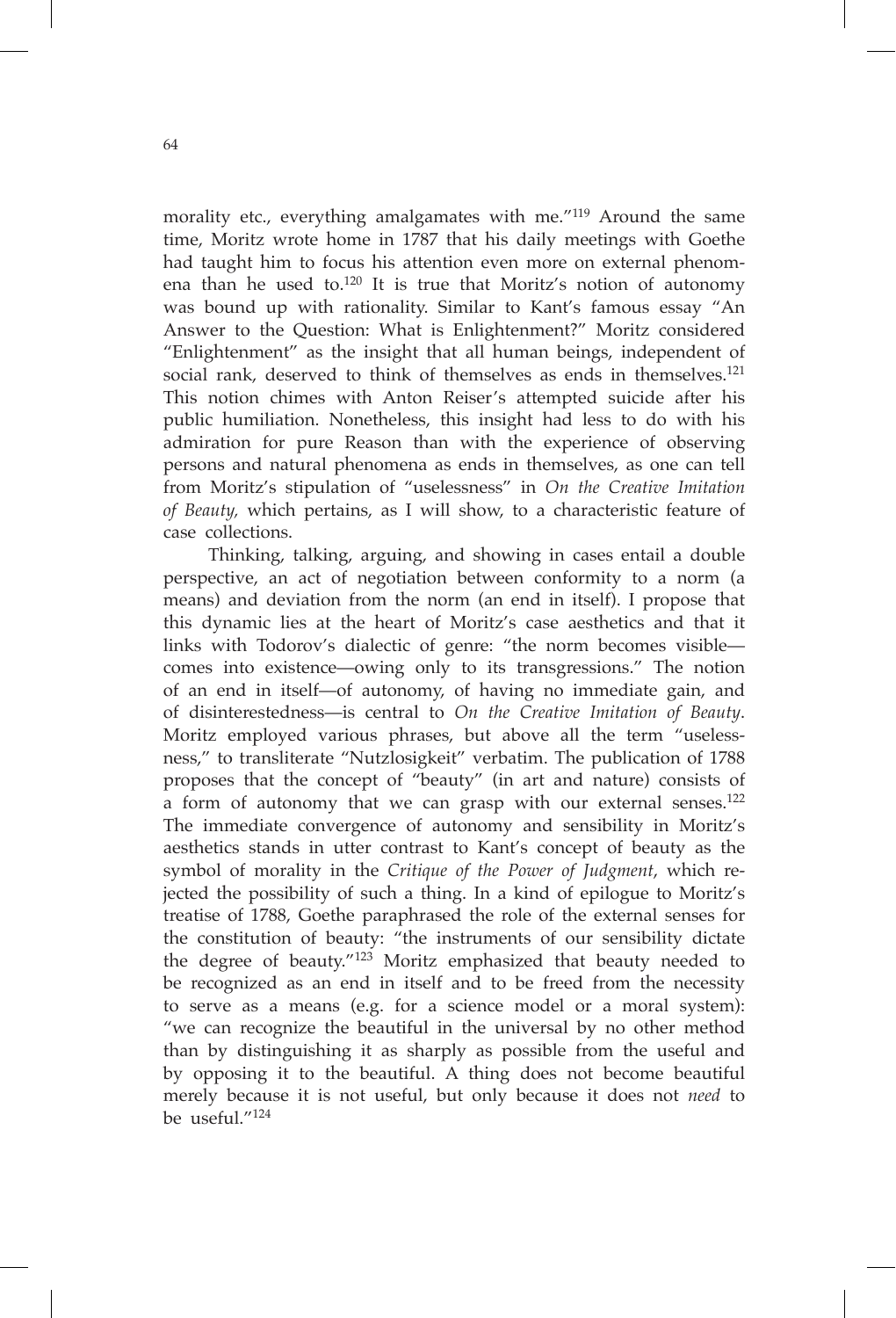This element of beauty is bound up with Moritz's experience as an observer and editor of observations. By conceptualizing the inevitable oscillation between conformity and non-conformity, series and isolated phenomenon, means and end in itself, under the designation of "use" and "uselessness," Moritz assimilated a characteristic feature of cases that scholars have failed to notice. The epistemic relation with observations of this notion of autonomy is apparent in Moritz's definition of "use" ("Nutzen"), which proclaims the rejection of instantiation.<sup>125</sup> Moreover this characteristic of Moritz's "uselessness" points to Todorov's argument that transgression plays a constitutive role for genres. For Moritz, the main detriment to beauty was instantiation:

For we think of the useful as the relation of a thing, seen as a part, to a connection [or series] of things, which we think of as a whole. And the *relation must be of such a type that the connection of the whole steadily increases and is maintained; the more of these relations a thing has to the connection wherein it is found, the more useful it will be*. 126

By way of exclusion, namely of that which merely conforms, this definition privileges the case as an end in itself. With regard to the rejection of instantiation in a secular context, Moritz's notion of autonomy can be said to convey a stronger conceptual affinity with Kant's distinction between the exemplar ("Exempel") as a singular case ("besonderer Fall") and the example ("Beispiel") as a particular manifestation of a universal, than with the postulation of the purely intellectual activities of reflective judgments and non-purposiveness in the *Critique of the Power of Judgment*. 127 But Moritz's stipulation of "uselessness" differs from the "exemplar" just as the former segregates beauty from (moral) instruction. In further contrast, Moritz's notion of "uselessness" does not prioritize singularity per se, nor the uniqueness of the self, but sheds light on the extraordinary within the ordinary, single personhood within the community, a singular event within a series of actions, in much the same way as any case is simultaneously a single entity and a part of a series.<sup>128</sup>

### The Singular and Beyond

The aesthetics of Moritz's period have come into disrepute partly because critics, focusing on Romanticism's celebration of the single self, have depicted the movement as the roots of bourgeois individualism.<sup>129</sup>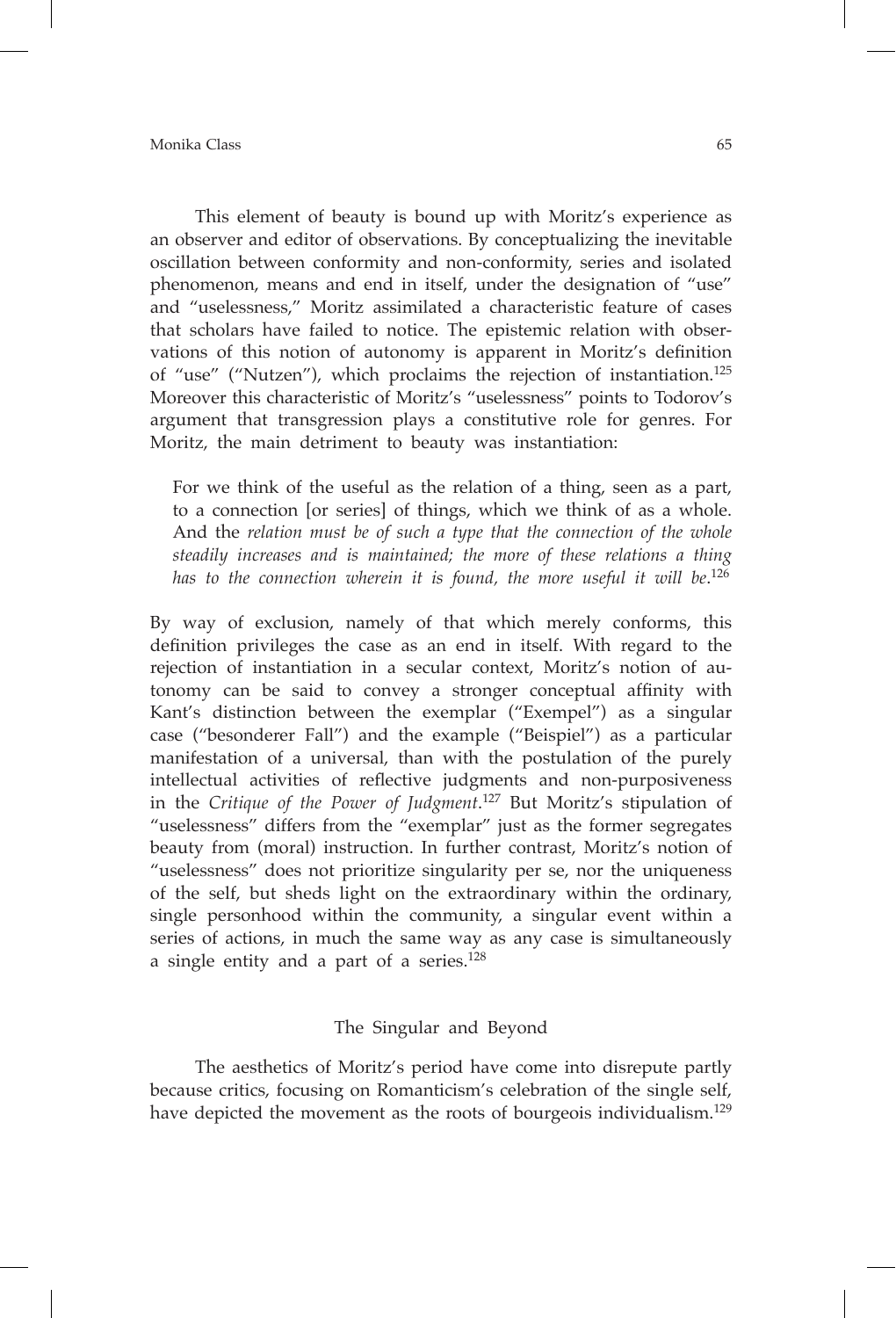This body of scholarship sits oddly with recent developments in the medical humanities, committed to elucidating the idea of the too often marginalized individual experience of the ill, drawing inspiration from notions of Romantic expressiveness of the self.130 Moritz's work undermines some of the common points of criticism against poetics and aesthetics at the end of the eighteenth century and simultaneously supports the medical humanities with regard to individualized medicine, the practice of empathy, expression, and a refined concept of observership. Moritz did not portray himself as a self-made genius as William Wordsworth did in *The Prelude*. Although Moritz envisioned the *Magazine* as a forum for the open exchange of experiences of illness, hoping that this might de-stigmatize sufferers and alleviate the pain of many who engaged in this virtual community, he did not promote any form of self-help ideology as Samuel Smiles (1812–1904) did in the nineteenth century. Moritz's appeal to share observation was no attempt to expand panoptic surveillance or to internalize disciplinary power, either. Rather, his works can be said to supplement Foucault's theory: from Foucault we learn that within the legal and medical system all we have as a testimony of our subjectivity is a case file.<sup>131</sup> But from Moritz's notion of "uselessness" we learn that each of these case files can still be read as an end in itself. On Moritzean grounds, the boundaries between medicine and literature do not fade. Instead, they did not exist to begin with.

#### **NOTES**

This research project was conducted with the financial support of the European Union's Seventh Framework Program (FP7) Marie Curie Actions – People, King's College London's Center for the Humanities and Health, and the Zukunftskolleg's Incoming Fellowship Program (ZIF) at the University of Konstanz.

1. See Schrimpf, *Karl Philipp Moritz*, 10–21.

2. See Berlin-Brandenburgische Akademie der Wissenschaft, "Life and Works of Karl Philipp Moritz." The annotated online edition of Moritz's complete works is currently in preparation and available in parts from the BBAW website, assembled by a team of scholars in Berlin and Glasgow.

3. Moritz was also a hatmaker, actor, and travel writer. Schrimpf observed in 1980 that the reconciliation of Moritz's political and psychological work with his aesthetic publications was a, if not *the,* major challenge for Moritz scholars. See Schrimpf, *Moritz*, 2.

4. See Hunter and Macalpine, *Three Hundred Years*, 559; Förstl, et al, "Karl Philipp Moritz' Journal," 299. While the literature on Moritz's empirical psychology is vast, the most important twenty-first century publications on the topic include Bell, *The German Tradition of Psychology*; Dickson, Goldmann, and Wingertszahn, *"Fakta, und kein moralisches Geschwätz";* Gailus, "A Case of Individuality"; and Pethes, "Epistemische Schreibweisen."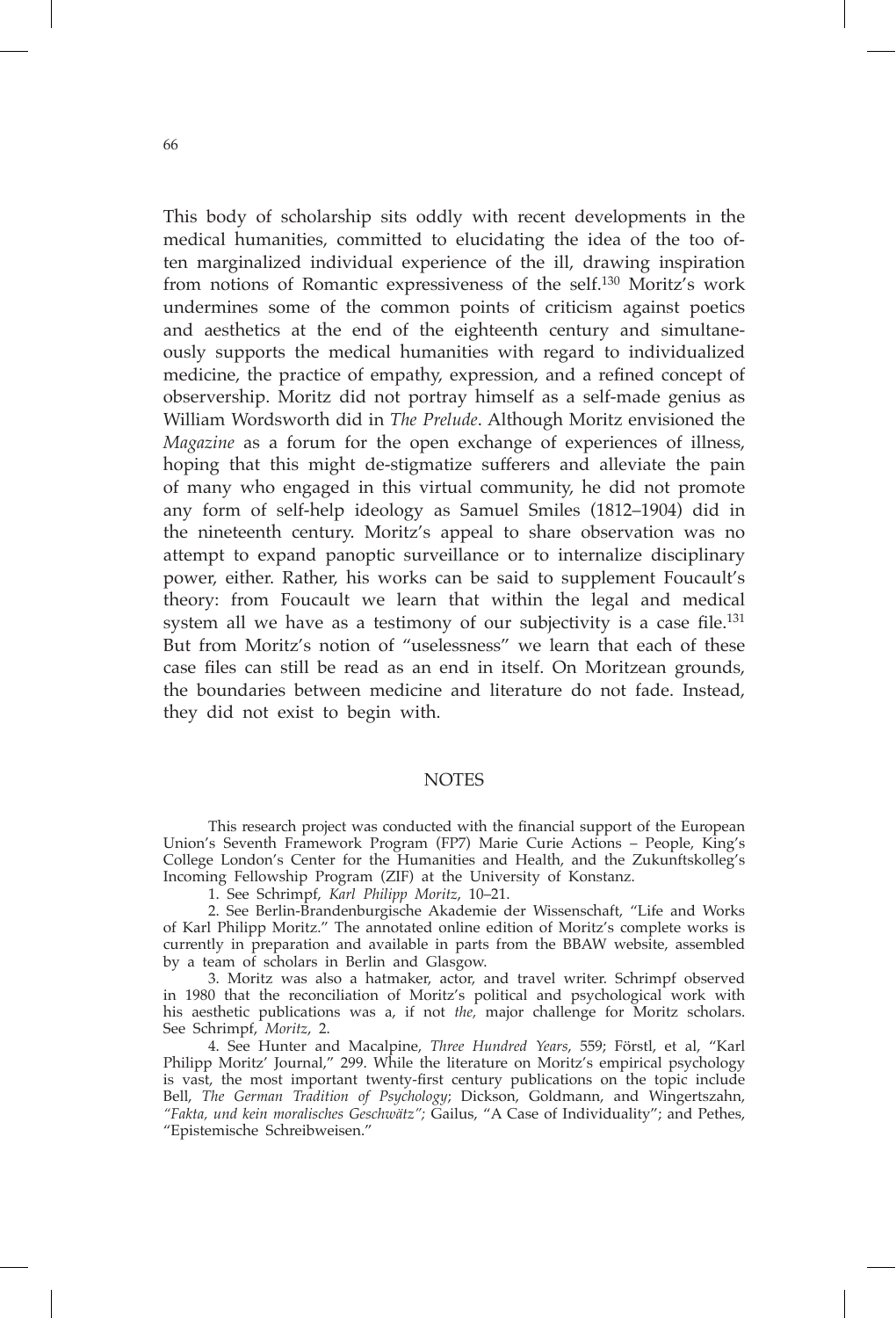5. According to Alessandro Costazza, Moritz's *On the Creative Imitation of Beauty* (*Über die Bildende Nachahmung des Schönen)* represents "the inauguration of the autonomy of art" (*Schönheit und Nützlichkeit*, 49). See also Schrimpf, *Moritz*, 95; Eckle, *"Er ist wie ein jüngerer Bruder von mir*," 97.

6. Förstl, "Moritz' Journal," 301.

7. See for instance Bell, *German Tradition*, 94–96; Bennholt-Thomsen and Guzzoni, "Nachwort," 29–31; Förstl, "Moritz' Journal," 300.

8. See Moritz, "Vorschlag zu einem Magazin einer Erfahrungsseelenkunde," 488, 491. The "Proposal" is an altered version of the essay "Prospect for an Experimental Psychology" (*Aussichten zu einer Experimentalseelenlehre*), which Moritz had published earlier in the same year (1782). All eighteenth-century literary journals quoted here, including the *Magazin zur Erfahrungsseelenkunde*, are available online from the digital archive *Journals of the Enlightenment on the Net (Zeitschriften der Aufklärung im Netz)* published by the University of Bielefeld.

9. See Bennholt-Thomsen and Guzzoni, "Nachwort," 10.

10. See Bell, *German Tradition*, 94–95; Schrimpf, *Moritz*, 45; Schrimpf, "Das *Magazin zur Erfahrungsseelenkunde*," 176.

11. Schrimpf, *Moritz*, 47.

12. Todorov, *Genres in Discourse*, 4–6.

13. See Schrimpf, *Moritz*, 94. The translation of the title is taken from Bell's *German Tradition,* 117*.* In *Classic and Romantic German Aesthetics,* edited by J. M. Bernstein, the title of Moritz's treatise is transliterated as "On the Artistic Imitation of Beauty," 131.

14. Bell, *German Tradition*, 131.

15. Kant, *Critique of the Power of Judgment*, 192–94 (5: 314–17). See Hacking, *Historical Ontology*, 149; see the discussion of Moritz, Kant, and Schiller below.

16. See Meegan Kennedy, "Let Me Die in Your House," elsewhere in this issue.

17. The gist of my argument builds on the studies of literary anthropology, and that of the reciprocity of medicine, aesthetics, psychology, and physiology in German thought in the second half of the eighteenth century, mainly: Barkhoff and Sagarra, *Anthropologie und Literatur*; Richter, *Laocoon's Body*; Schings, *Der ganze Mensch*; and Zammito, *Birth of Anthropology*.

18. Foucault, *The Birth of the Clinic*, 108–09.

19. Anonymous, "Review," 78. For Beddoes's relation to Moritz see Vickers, "Thomas Beddoes," 314–16.

20. See Zelle, "Experiment, Experience and Observation," 97. See also Riedel, "Erster Psychologismus."

21. In addition, the title of Moritz's psychological magazine included the Greek motto "γνῶθι σεαυτόν" ("GNOTHI SAUTON"), discussed below.

22. Moritz relates this circumstance in the "Proposal." See Moritz, "Vorschlag," 503.

23. Zelle, "Experiment," 93–94. See also Daston, "The Empire of Observation, 1600–1800," in *Histories of Scientific Observations*, 86–87.

24. Zelle, "Experiment," 93.

25. Walch, *Philosophisches Lexicon*, 792. The entry in Walch's dictionary (1733) differentiates between animated ("lebendig") and dead ("Todt") experience. My translation.

26. Moritz drew further inspiration from Meißner, Zöllner, Semler, Pestalozzi, Lavater, and Schlözer. See Moritz, "Vorschlag," 503; Schrimpf, *Moritz*, 39.

27. Anonymous, "Review," 76.

28. *Magazin zur Erfahrungsseelenkunde* 1 (1798), Part II: 74. Further references to the *Magazine* refer to the facsimile reprint edited by Bennholdt-Thomsen and Guzzoni (1979) and are abbreviated as "*MzE*." The abridged title is followed by the volume number, the year, the part and page number. All translations from Moritz's psychological magazine are mine unless otherwise indicated.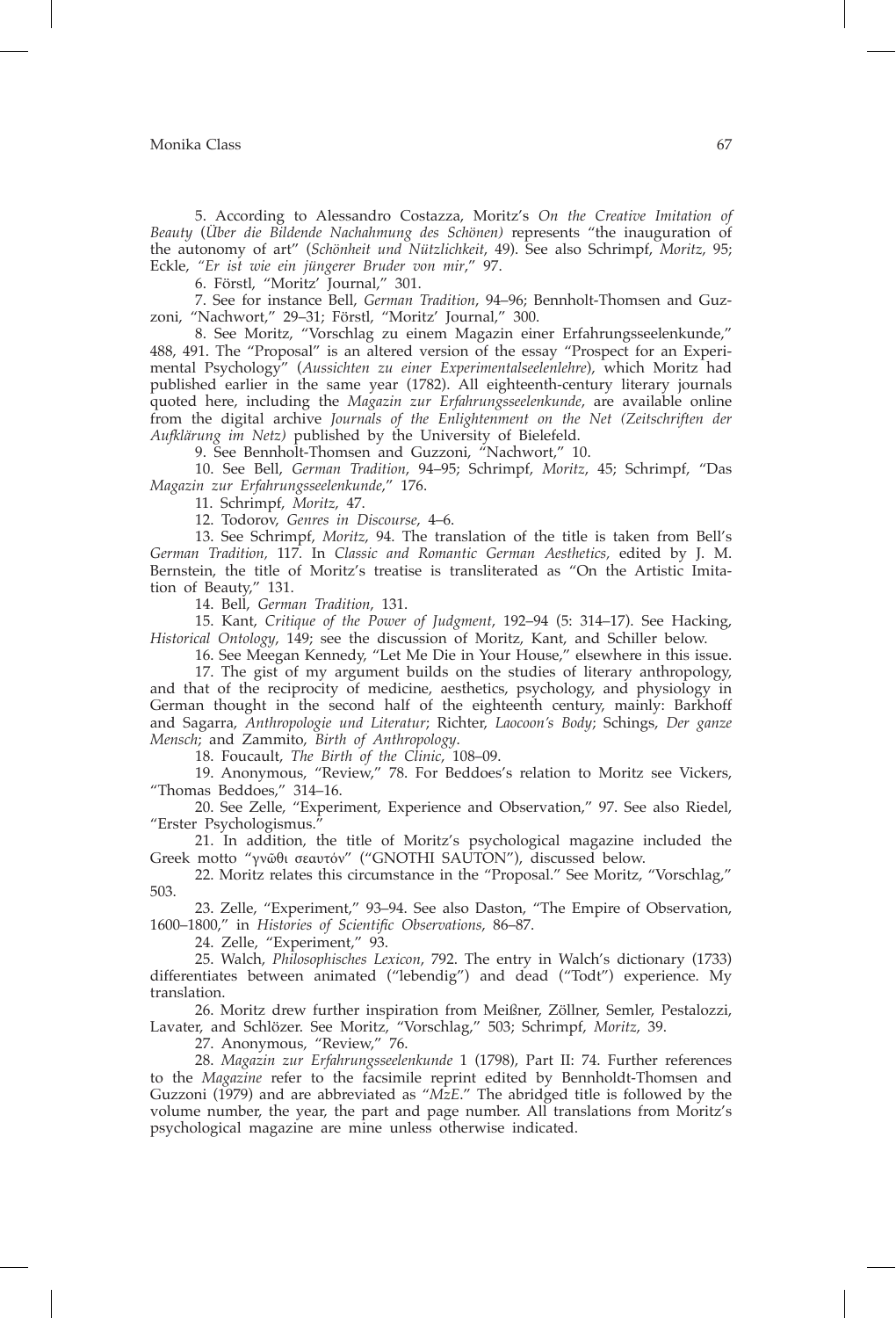- 29. *MzE* 9 (1792), Part II: 1.
- 30. *MzE* 1 (1783), Part I: 4.

31. *MzE* 10 (1793), Part III: 20. See Goldmann, "Kasus— Krankengeschichte— Novelle," 45.

32. For instance, Moritz published an excerpt from Marcus Herz's treatise on convertigo (1786). See *MzE* 9 (1792), Part I: 97–103.

33. Daston, "Empire of Observation," 102.

34. *MzE* 9 (1792), Part III: 29–33; *MzE* 1 (1783), Part II: 44–73.

35. See Jolles, *Einfache Formen*, 179; Slights, *The Casuistical Tradition*, 3. For historical reasons to disregard casuistry see Jonsen and Toulmin, *Abuse of Casuistry*.

36. For Moritz's relation to Marcus Herz see Davies, "Karl Philipp Moritz's Erfahrungsseelenkunde," 16–19.

37. See Herz*, Grundriß.*

38. Moritz, "Vorschlag," 491–92. My emphasis.

39. Jolles, *Einfache Formen,* 179. My translation.

- 40. Chandler, *England in 1819*, 207–08.
- 41. See Hacking, *Historical Ontology*, 180–81.
- 42. See *MzE* 4 (1786), Part II: 1–24.
- 43. See Ibid., 16–17.
- 44. Vickers, "Coleridge and the Idea of 'Psychological' Criticism," 271.
- 45. See *MzE* 1 (1783), Part I: 33.
- 46. See *MzE* 4 (1786), Part III: 4; see Pethes, "Epistemische Schreibweisen," 12–13.
- 47. Moritz, *Schriften zur Ästhetik und Poetik*, 22.
- 48. See Moritz, *Anton Reiser*, translated by Robertson, 68.
- 49. Ibid., 73–74.
- 50. Ibid., 74.
- 51. Ibid., 75.
- 52. Moritz, "Vorschlag," 490.
- 53. *MzE* 1 (1783), Part I: 2.
- 54. Moritz, "Vorschlag," 488.

55. Ibid., 492. This statement tends to be overlooked in the literature on Moritz's ideal observer as discussed below.

56. Moritz, "Vorschlag," 491.

- 57. *MzE* 1 (1783), Part I: 2. My emphasis.
- 58. *MzE* 8 (1791), Part I: 2.
- 59. *MzE* 10 (1793), Part III: 2. See Dickson, "Crichton als Leser," 164.
- 60. *MzE* 8 (1793), Part I: 1.
- 61. *MzE* 1 (1783), Part I: 2
- 62. See Pomata, "Sharing Cases" and "Observation Rising."
- 63. Pomata, "Observation Rising," 48.
- 64. Daston, "Empire of Observation," 81.
- 65. See Pomata, "Observation Rising," 46, 57, 62–64.
- 66. See Zelle, "Die Geschichte bestehet," 306–10.
- 67. *MzE* 1 (1783), Part I: 1.
- 68. Ibid.
- 69. See Zelle, "'Die Geschichte bestehet,'" 302.
- 70. For instance, Meißner, *The Desert Island* (*Die wüste Insel*).
- 71. Ravelhofer, "Middleton and Dance," 134.
- 72. Meißner, *Skizzen*, 99.

73. See *MzE* 1 (1783), Part I: 16–20; 1 (1789), Part I: 26–29; 1 (1783), Part II: 10–18; 2 (1784), Part I: 13–15; 2 (1784), Part II: 40–50; 3 (1789), Part II: 1–14; 5 (1785), Part II: 47–53; 6 (1788), Part III: 47–51; 7 (1789), Part I: 28–73; 7 (1789), Part III: 17–24.

- 74. *MzE* 5 (1789), Part II: 52.
- 75. *MzE* 1 (1783), Part I: 19.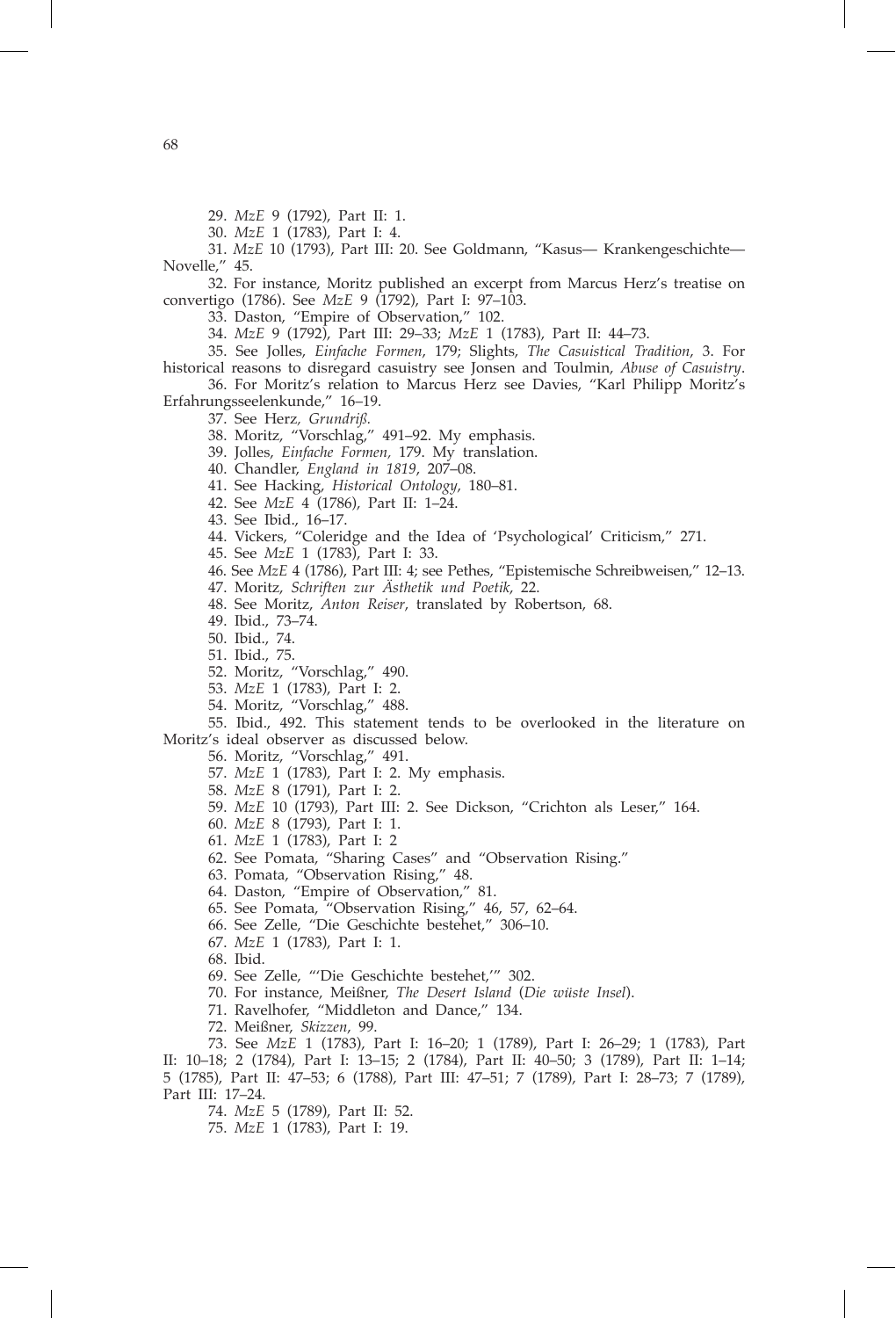76. See Moritz, "Vorschlag," 497.

77. Daston, "Empire of Observation," 81.

78. Ibid., 82.

79. Ibid., 81.

80. See Moritz, "Vorschlag," 488.

81. Abel's collection was published under the title *Collection and Explanation of Curious Phenomena in Human Life* (*Sammlung und Erklärung merkwürdiger Erscheinungen aus dem menschlichen Leben*). See Zelle, "Experiment," 101. See also Düwell and Pethes, "Fall, Wissen, Repräsentation," 17.

82. *MzE* 8 (1791), Part I: 4.

83. Gailus, "A Case of Individuality," 67.

84. Boswell, *Life*, 618.

85. See Vickers, "Coleridge and 'Psychological' Criticism," 269.

86. Daston, "Empire of Observation," 81.

87. Moritz, "Vorschlag," 491.

88. Moritz, "Vorschlag," 485. On Moritz's travels, see his *Journeys.*

89. See ibid., 494.

90. Ibid., 490.

91. See ibid., 492.

92. Moritz, "Vorschlag," 492; see also 495: Moritz's observership, despite its need for "cold-blooded attention," is not "unpleasant" or "hard" but brings "comfort" and "refuge."

93. Gailus, "Anton Reiser," 413.

94. See Daston and Galison, *Objectivity*, 186.

95. See Walch's definition of experience in *Philosophisches Lexicon* (1733), 792.

96. Zammito, *Birth of Anthropology*, 256; see Davies, "Moritz's Erfahrungsseelenkunde," 33. Kant's attitude to anthropology and empirical psychology changed drastically over the years. See Cohen, *Kant and the Human Sciences*.

97. I refer to the passage of the pure or original apperception, the highest point of abstraction in Kant's epistemology, *Critique of Pure Reason*, 246 (§ 16, B 131–32).

98. *MzE* 4 (1786), Part III: 4.

99. See Forrester, "If p, then what?" 4.

100. Goethe explained that Karl Philipp Moritz's writings on the imitation of beauty was the most immediate result of their companionship ("das eigentlichste Resultat unseres Umgangs"). *Werke (Weimar Edition)*, I. 53, 386. See also Schrimpf, *Moritz*, 111; Dörr, *Reminiscenzien*, 131.

101. Boyle, *Goethe*, 552–53.

102. Goethe, *Werke (Hamburg Edition)*, vol. XII, 433.

103. Halmi, *Genealogy*, 63.

104. See Leventhal, "Fallgeschichten," 79; see also 71, 72.

105. *MzE* 4 (1786), Part III: 4.

106. See paragraph 59 "On beauty as a symbol of morality" in Kant, *Critique of the Power of Judgment*, 225 (5: 352–53).

107. Moritz, *Schriften zur Ästhetik und Poetik,* 4.

108. Leventhal, "Fallgeschichten," 79.

109. Scholes, *Structuralism in Literature*, 42–43.

110. Moritz, "Vorschlag," 491.

111. See Pethes, "Telling Cases," elsewhere in this issue.

112. Moritz, *Anton Reiser*, 3. Moritz wrote the three parts of the novel between 1782 and 1790 (Ritchie, introduction to *Anton Reiser*, xxii).

113. See Moritz, *Schriften zur Ästhetik und Poetik*, 12.

114. Bruno, *Kant's Concept of Genius*, 9.

115. Derrida, "Law of Genre," 59, 81.

116. Todorov, *Genres in Discourse*, 14. Todorov draws repeatedly on Moritz's writings on autonomy; the significance of Moritz for Todorov still warrants further investigation.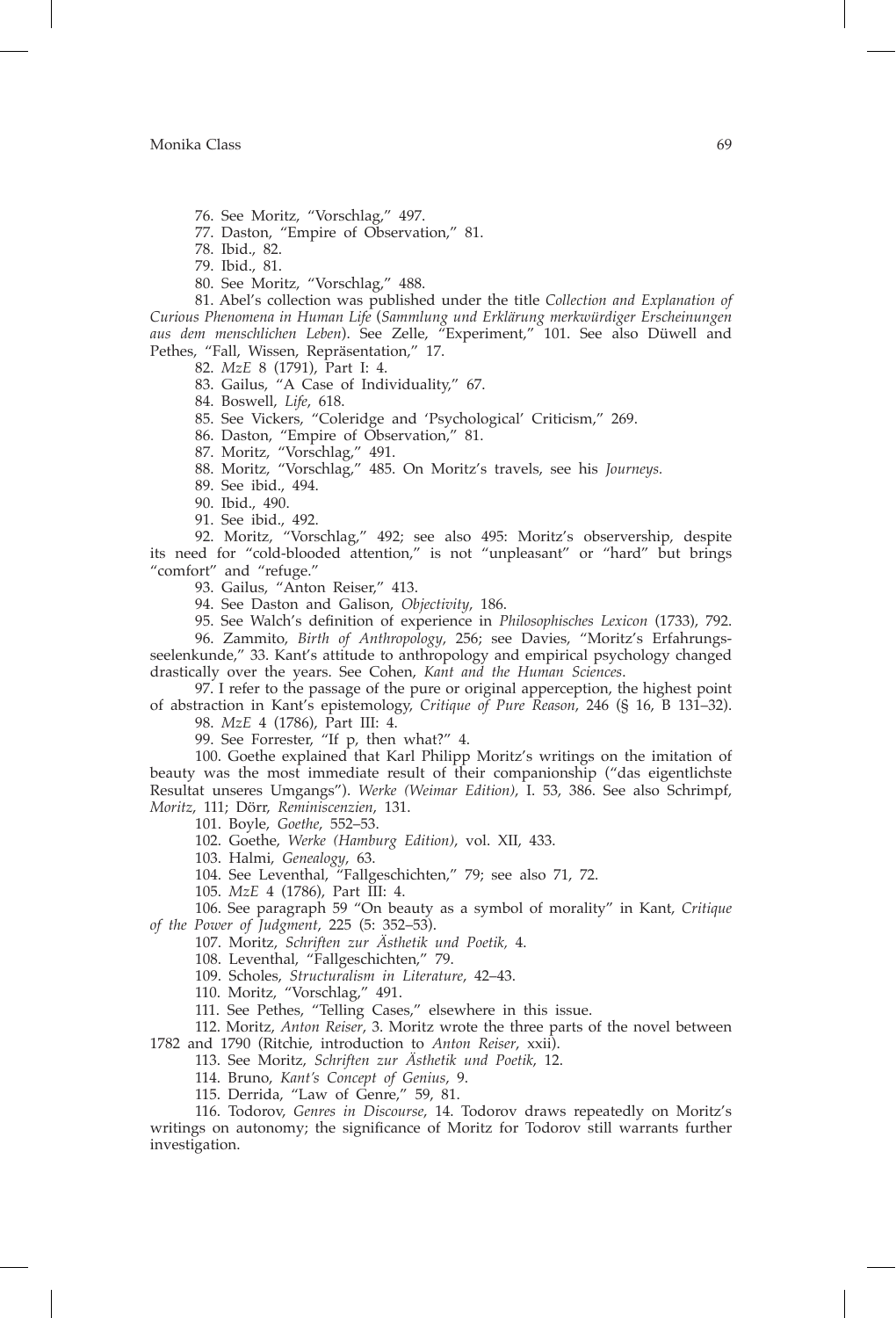117. A translation of excerpts is available in Le Huray and Day, *Music and Aesthetics,* 137–39.

118. See Goethe, *Schriften zur Naturwissenschaft*, 419.

119. Goethe, *Schriften zur Naturwissenschaft*, 426–27. My translation.

120. Letter to his editor Campe, October 27, 1787. Cited in Eckle, *Er ist wie*..., 111.

121. See Kant, *Practical Philosophy*, 11–22.

122. See Moritz, *Schriften zur Ästhetik und Poetik*, 72. See the translation, "On the Artistic Imitation of Beauty," in Bernstein, *Classic and Romantic German Aesthetics*, 131–44.

123. I refer to Goethe's anonymous review of Moritz's *On the Creative Imitation of Beauty*, "Litteratur [*sic*] und Schöne Kunst," 107. My translation.

124. Moritz, "On the Artistic Imitation," in Bernstein, *Classic and Romantic German Aesthetics*, 137; see Moritz, *Schriften zur Ästhetik und Poetik*, 70.

125. See Jolles, *Einfache Formen*, 179; Forrester, "If p then what?"; Pethes, "Ästhetik des Falls," 13–32.

126. Moritz, "On the Artistic Imitation," in Bernstein, *Classic and Romantic*, 137. My emphasis. See also Moritz, *Schriften zur Ästhetik und Poetik*, 71; Goethe, "Litteratur [sic] und Schöne Kunst," 106.

127. *Kant's gesammelte Werke*, [AKK] VI, 479 Fn.

128. See Mendelsohn and Hess, "Case and Series," 287.

129. See McGann, *Romantic Ideology*, 104*.*

130. See Charon, "To Build a Case," 118, 123.

131. See Hacking, *Historical Ontology*, 4.

#### BIBLIOGRAPHY

Anonymous, "Review: An Enquiry into the Nature and Origin of Mental Derangement, by Alexander Crichton," *Monthly Review* 32 (1800): 75–80.

Anonymous [Johann Wolfgang Goethe], "Litteratur [sic] und Schöne Kunst." *Teutscher Merkur* 3 (1789): 105–111.

- Barkhoff, Jürgen and Eda Sagarra, ed. *Anthropologie und Literatur um 1800*. München: Iudicium Verlag, 1992.
- Bell, Matthew. *The German Tradition of Psychology in Literature and Thought, 1700–1840*. Cambridge: Cambridge University Press, 2005.
- Bennholdt-Thomsen, Anke, and Alfredo Guzzoni, "Nachwort zum Faksimile-Neudruck des 'Magazins zur Erfahrungsseelenkunde.'" In *Gnothi Sauton: oder Magazin zur Erfahrungseelenkunde als ein Lesebuch für Gelehrte und Ungelehrte*. Edited by A. Bennholdt-Thomsen and A. Guzzoni, 1–79. Vol. 10. Lindau i. B.: Antiqua Verlag, 1979.

Berlin-Brandenburgische Akademie der Wissenschaft. "Life and works of Karl Philipp Moritz," accessed January 15, 2014. http://www.bbaw.de/forschung/moritz/ forum/chronik.html.

Bernstein J. M., ed. *Classic and Romantic German Aesthetics*. Cambridge: Cambridge University Press, 2003.

Boswell, James. *The Life of Samuel Johnson*. Edited by David Womersley. Cambridge: Penguin Classics, 2008.

Boyle, Nicholas. *Goethe: The Poet and the Age: Volume I – The Poetry of Desire (1749–1790).* Oxford: Oxford University Press, 1991.

Bruno, Paul W. *Kant's Concept of Genius: Its Origin and Function in the Third Critique*. *Continuum Studies in Philosophy*. London: Continuum, 2010.

Chandler, James. *England in 1819: The Politics of Literary Culture and the Case of Romantic Historicism*. Chicago: University of Chicago Press, 1998.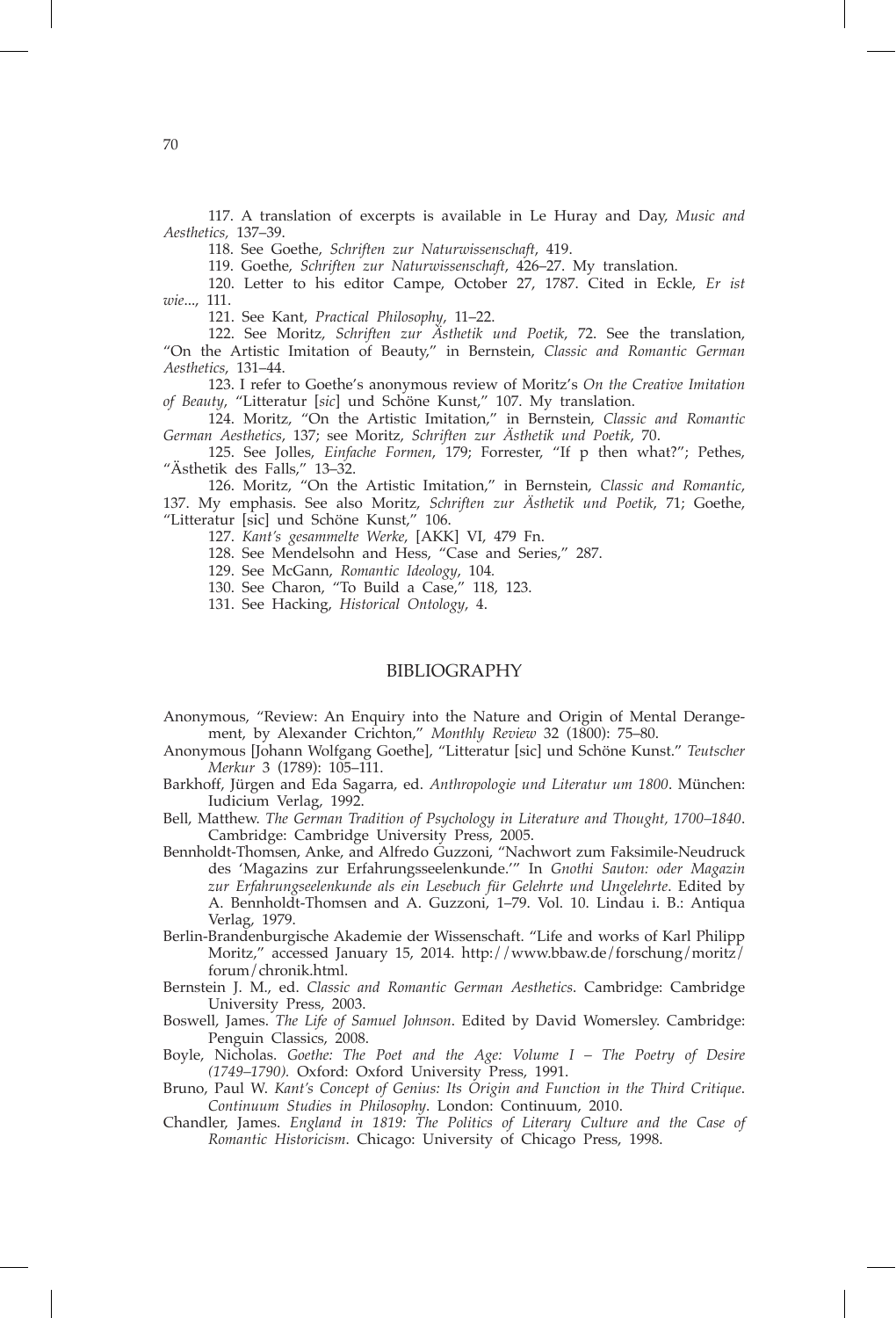- Charon, Rita. "To Build a Case: Medical Histories as Traditions in Conflict." *Literature and Medicine* 11 no. 1 (1992): 15–32.
- Cohen, Alix. *Kant and the Human Sciences: Biology, Anthropology, and History*. Basingstoke: Palgrave Macmillan, 2009.
- Costazza, Alessandro. *Schönheit und Nützlichkeit: Karl Phillip Moritz und die Ästhetik des 18. Jahrhunderts*. Berlin: Peter Lang, 1996.
- Daston, Lorraine. "The Empire of Observation, 1600–1800." In *Histories of Scientific Observation*. Edited by Lorraine Daston and Elizabeth Lenbeck, 81–113. Chicago: University of Chicago Press, 2011.
- Daston, Lorraine, and Peter Galison. *Objectivity*. New York: Zone Books, 2007.
- Davies, Martin. "Karl Philipp Moritz's Erfahrungsseelenkunde: Its Social and Intellectual Origins." *Oxford German Studies* 16 (1985): 13–35.
- Derrida, Jacques. "The Law of Genre." Translated by Avital Ronnell. *Critical Inquiry* 7 (1980): 55–81.
- Dickson, Sheila. "Crichton als Leser und Vermittler des *Magazins für Erfahrungsseelenkunde*." *Angermion* 2 (2009): 159–175.
- Dickson, Sheila, Stefan Goldmann, and Christof Wingertszahn, ed. *'Fakta, und kein moralisches Geschwätz': Zu den Fallgeschichten im 'Magazin zur Erfahrungsseelenkunde' (1783–1793)*. Göttingen: Wallstein, 2011.
- Dörr, Volker C. *"Reminiscenzien": Goethe und Karl Philipp Moritz in intertextueller Lektüren.* Würzburg: Königshausen & Neumann, 1999.
- Düwell, Susanne and Nicolas Pethes, "Fall, Wissen, Repräsentation Epistemologie und Darstellungsmöglichkeit von Fallnarrativen in den Wissenschaften vom Menschen." In *Fall - Fallstudie - Fallgeschichte: Zur Theorie und Geschichte einer Wissensform.* Edited by Susanne Düwell and Nicolas Pethes. 9–33. Frankfurt, New York: Campus, 2014.
- Eckle, Jutta. *"Er ist wie ein jüngerer Bruder von mir": Studien zu Johann Wolfgang von Goethes Wilhelm Meisters theatralische Sendung und Karl Philipp Moritz' Anton Reiser*. Würzburg: Könighausen & Neumann, 2002.
- Foucault, Michel. *The Birth of the Clinic: An Archaeology of Medical Perception*. Translated by A. M. Sheridan. New York: Routledge Classics, 2003.
- Forrester, John. "If p, then what? Thinking in cases." *History of Human Sciences* 9 no. 1 (1996): 1–25.
- Förstl, H; M. Angermeyer, and R. Howard. "Karl Philipp Moritz' *Journal of Empirical Psychology* (1783–1793): An Analysis of 124 Case Reports." *Psychological Medicine* 21 (1991): 299–304.
- Gailus, Andreas. "A Case of Individuality: Karl Phillip Moritz and the *Magazine for Empirical Psychology*." *New German Critique* 79 (2000): 67–105.
	- . "Anton Reiser, Case History and the Emergence of Empirical Psychology." In *New History of German Literature*. Edited by Hans Ulrich Gumbrecht, Anton Kaes, Joseph Leo Koerner and Dorothea E. von Mücke, 409–414. Cambridge, Mass: Harvard University Press, 2004.
- Goethe, Johann Wolfgang. *Werke.* Edited by Erich Trunz and Dorothea Kuhn. Vol. 12. Hamburg: C. Wegner, 1948–1964.
	- ———. *Die Schriften zur Naturwissenschaft: Vollständige mit Erläuterungen versehene Ausgabe im Auftrage der Deutschen Akademie der Naturforscher Leopoldina.* Vol. 1A Zur Naturwissenschaft im Allgemeinen: Ergänzungen und Erläuterungen. Weimar: Verlag Hermann Böhlaus Nachfolger Weimar, 2011.
- ———. *Werke*. Edited on commission by Duchess Sophie of Saxony. Vol. I. 53. Weimar: Böhlau, 1887–1919.
	- ———. *The Sufferings of Young Werther*. Translated by Stanley Corngold. New York: Norton, 2012.
- Goldmann, Stefan. "Kasus Krankengeschichte Novelle." In *'Fakta, und kein moralisches Geschwätz': Zu den Fallgeschichten im 'Magazin zur Erfahrungsseelenkunde' (1783–1793)*. Edited by Sheila Dickson, Stefan Goldmann and Christof Wingertszahn. 33–65. Göttingen: Wallstein, 2011.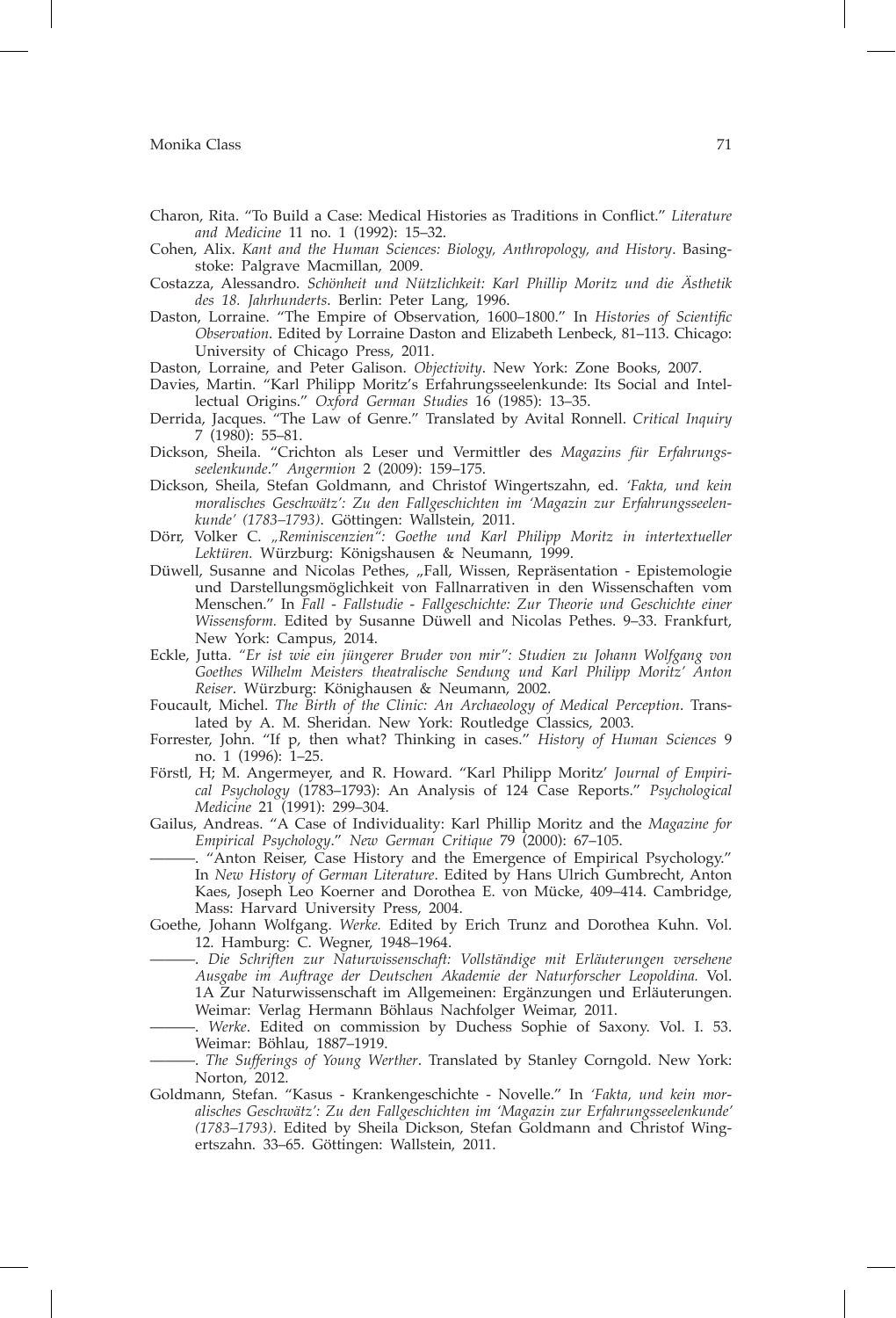Hacking, Ian. *Historical Ontology*. Cambridge, MA: Harvard University Press, 2002.

- Halmi, Nicholas. *The Genealogy of the Romantic Symbol*. Oxford: Oxford University Press, 2007.
- Herz*,* Marcus. *Grundriß aller medicinischen Wissenschaften.* Berlin: Christian Friedrich Voß und Sohn, 1782.
- Hunter, Richard, and Ida Macalpine. *Three Hundred Years of Psychiatry, 1535–1860*. London: Oxford University Press, 1963.
- Jolles, André. *Einfache Formen: Legende, Sage, Mythe, Rätsel, Spruch, Kasus, Memorable, Märchen, Witz*. Edited by Hermann August Korff. Leipzig: Forschungsinstitut für neuere Philologie, 1930.
- Jonsen, Albert R., and Stephen Toulmin. *The Abuse of Casuistry: A History of Moral Reasoning*. Berkeley: University of California Press, 1988.
- Kant, Immanuel. *Kant's gesammelte Werke*. Edited by Royal Prussian Academy. Berlin: W. de Gruyter, 1900.
	- ———. *Practical Philosophy*. Translated and edited by Mary J. Gregor. Cambridge: Cambridge University Press, 1996.
- ———. *Critique of Pure Reason*. Translated and edited by Paul Guyer and Allen W. Wood. Cambridge: Cambridge University Press, 1998.
- ———. *Critique of the Power of Judgment*. Translated Paul Guyer and Eric Matthews. Cambridge: Cambridge University Press, 2000.
- Le Huray, Peter, and James Day. *Music and Aesthetics in Eighteenth and Early-Nineteenth Centuries*. Cambridge: Cambridge University Press, 1988.
- Leventhal, Robert. "Die Fallgeschichte zwischen Ästhetik und Therapeutik." In *'Fakta, und kein moralisches Geschwätz': Zu den Fallgeschichten im 'Magazin zur Erfahrungsseelenkunde'*. Edited by Sheila Dickson, Stefan Goldman and Christof Wingertszahn, 65–85. Göttingen: Wallstein, 2011.
- McGann, Jerome J. *Romantic Ideology: A Critical Investigation.* Chicago: Chicago University Press, 1983.
- Meißner, August Gottlieb. *Skizzen*. Carlsruhe: Schmieder, 1782.
- ———. *Die wüste Insel: Singspiel*. Leipzig: Dyckischer Verlag, 1778.
- Mendelsohn, Andrew J., and Volker Hess. "Case and Series: Medical Knowledge and Paper Technology." *History of Science* 48 (2011): 287–315.
- Moritz, Karl Philipp. *Aussichten zu einer Experimentalseelenlehre*. Berlin: Mylius, 1782. ———. "Vorschlag zu einem Magazin einer Erfahrungsseelenkunde," *Deutsches Museum* 1 (1782): 485–503.
	- ———. *Schriften zur Ästhetik und Poetik*. Edited by Hans Joachim Schrimpf. Tübingen: Max Niemeyer Verlag, 1962.
	- ———, ed. *Gnothi Sauton: oder Magazin zur Erfahrungseelenkunde als ein Lesebuch für Gelehrte und Ungelehrte*. Facsimile Reprint. Edited with a postcript by Anke Bennholdt-Thomsen and Alfredo Guzzoni. 10 vols. Lindau i. B.: Antiqua Verlag, 1979.
	- ———. *Journeys of a German in England: A Walking-Tour in England in 1782*. Translated with an introduction by Reginald Nettel. London: Eland Books, 1983.
- ———. *Anton Reiser: A Psychological Novel*. Translated with an introduction by Ritchie Robertson. London: Penguin Classics, 1997.
- Pethes, Nicolas. "Ästhetik des Falls: Zur Konvergenz anthropologischer und literarischer Theorien der Gattung." In *'Fakta, und kein moralisches Geschwätz': Zu den Fallgeschichten im 'Magazin zur Erfahrungsseelenkunde (1783–1793)*. Edited by Sheila Dickson, Stefan Goldmann and Christof Wingertszahn, 13–32. Göttingen: Wallstein, 2011.
	- ———. "Epistemische Schreibweisen: Zur Konvergenz und Differenz naturwissenschaftlicher und literarischer Erzählformen in Fallberichten." In *Der Ärtzliche Fallbericht Epistemische Grundlagen und textuelle Strukturen dargestellter Beobachtung*. Edited by Rudolf Behrens and Carsten Zelle, 1–23. Wiesbaden: Harrossowitz Verlag, 2012.